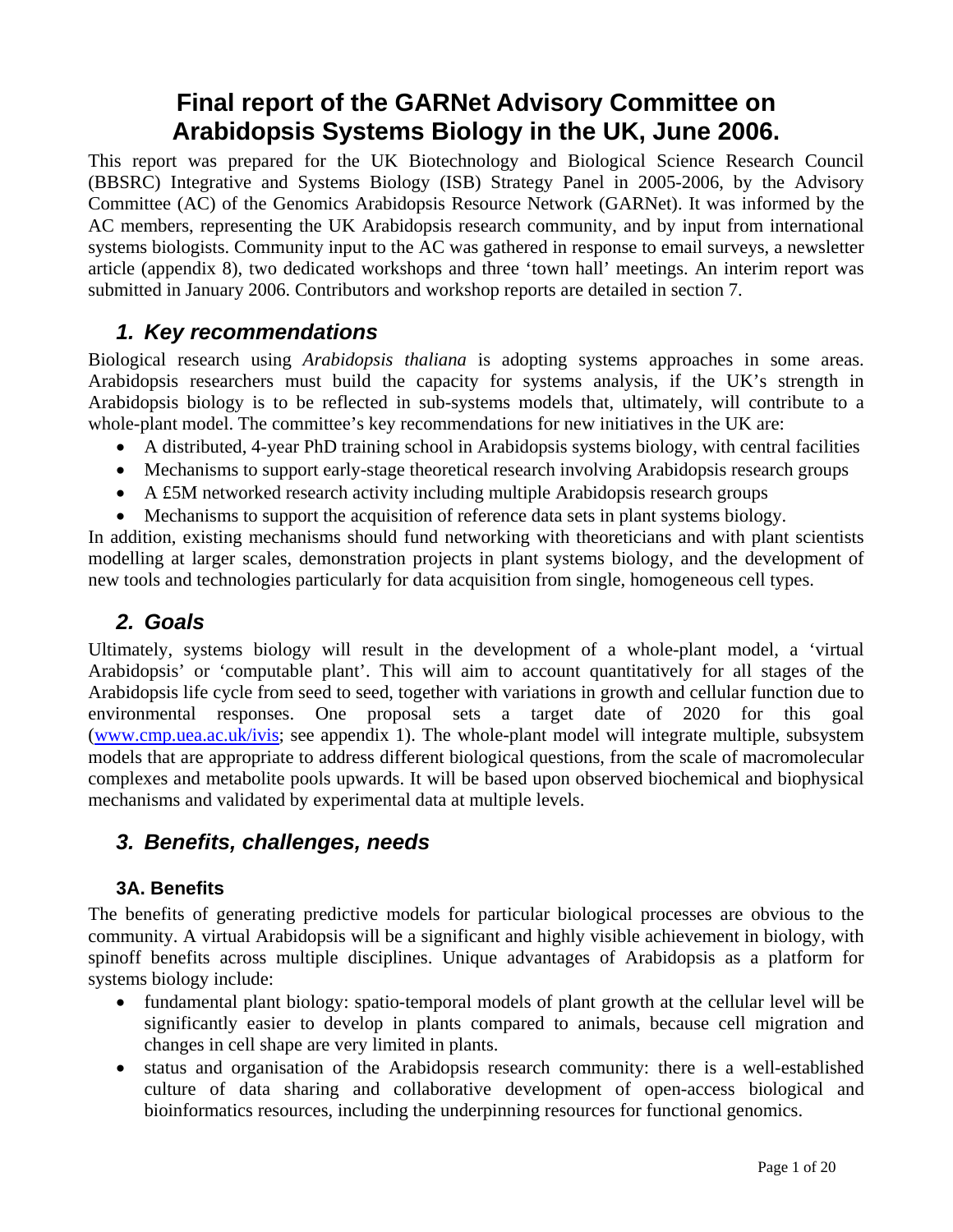• extension from the organism to larger scales: a plant model may readily be connected to wellestablished ecological and crop science models on the field to landscape scale (see appendix 4).

# **3B. Technical challenges and solutions**

Plant systems biology shares many challenges with systems biology in other species, particularly multicellular organisms, which are not rehearsed here. However, data from defined plant cell types will be important for many projects. Data on whole organs or seedlings remains relevant in generating preliminary models and also for modelling subsystems that are similar in all cells. Potential solutions to provide cell-type specific data (see appendix 8) include:

Use of current cell cultures for baseline studies. Cell culture systems can produce diverse data that are readily amenable to modelling, including timecourse data after chemical interventions. These have been used to study plant cell cycle and senescence processes. However, plant cell suspension cultures do not obviously represent a particular cell type in the intact plant, in terms of metabolism, receptor expression or differentiation. Development of stable, differentiated cell cultures would greatly facilitate plant systems biology, but there are alternatives:

Cell purification or extraction of components from defined cell types. Certain plant cells can be physically separated at high purity, including pollen and stomatal guard cells. Other techniques exist to extract RNA, but potentially also protein and metabolites, from single cell types of intact plants: these include laser-capture microdissection, fluorescently tagging and purifying protoplasts of a single cell type, sampling single cell contents using micropipettes, or the extraction of mRNA from polyribosomes that carry a cell-type-specific protein tag. Limited amounts of sample are recovered, permitting transcriptomic assays that include amplification, as well as assays for specific molecular species. Other profiling methods (proteomic and metabolomic) may be limited by the sample amounts, so continued technical development to increase the sensitivity of these methods is desirable.

Establishment of unicellular model species. An experimentally tractable species from the lower plants or green algae, which could be cultured at steady state in a homogeneous or unicellular form, will facilitate some aspects of plant systems biology. Examples include the development of baseline metabolic or signalling models. There is no current consensus on the species of choice. Genome sequencing programmes continue to provide new candidates to supplement the longer-established systems, such as the alga *Chlamydomonas reinhardtii*. Evaluating new model species is desirable.

# **3C. Structural and organisational challenges**

Research in plant systems biology is currently carried out in relatively few biology laboratories in the UK, in diverse geographical locations. Systems for collaborative interaction and discussion will be required to share experiences, solutions and diverse data across the UK Arabidopsis community. The reductionist bias identified at the highest levels of international plant science "constitutes a drag on the adoption of systems biology by the research community" (see 7). BBSRC's initiatives, including the preparation of this report, have contributed to mitigate this bias in the UK. However, BBSRC's aims in translation to crop research could conflict with the necessary focus of systems biology upon a model organism (see also 4Bi, below). Most importantly, many more theoreticians will be required in plant science to achieve any large-scale goals in Arabidopsis systems biology.

# **3D. Examples of needs perceived by the community (see also appendices 2-6)**

1. Interdisciplinary training, especially of PhD students, was emphasized above all other items. See 4A below.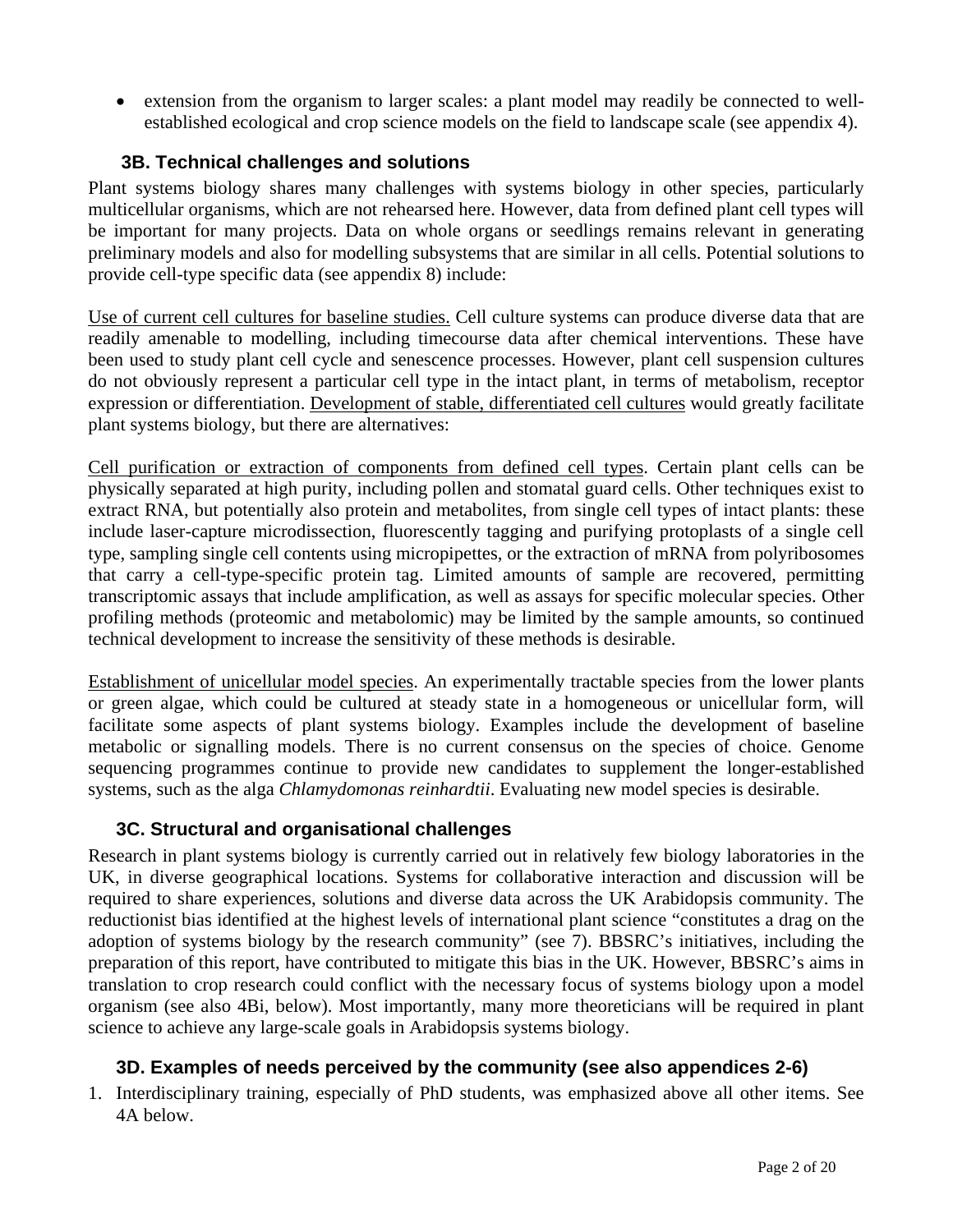- 2. Access to 'biologist-friendly' theoreticians. See 4B below.
- 3. Technical support for modelling, in the form of a helpdesk or service facility. Given the diversity of modelling approaches required, such generic support cannot easily be provided.
- 4. Focus on biological questions rather than technological approaches. See 4C below.
- 5. Standards for experiments and formats for data/model exchange. Partly addressed in 4C. GARNet could participate in a coordinating role.

# *4. Near-term objectives*

In the Advisory Committee (AC) view, three processes are paramount to achieve a leading international position in Arabidopsis systems biology, in addition to suitable funding levels and timescales:

- 1. Increased interdisciplinary training and theoretical expertise in Arabidopsis systems biology.
- 2. Widening the adoption of systems-level methods among Arabidopsis biologists.
- 3. Coordinating the UK community's research to provide coherent input to international projects.

Each of these aims should be addressed by multiple mechanisms, including those below. Existing funding for networking and discipline-hopping, for example, should be extended. GARNet's role in facilitating the adoption of functional genomics approaches was noted by the community as an example to follow. GARNet can also facilitate some recommended actions here, as noted below.

The AC's interim report covered two objectives, demonstration projects and tools/technology development, that are not included below. Each received community support but they can likely be achieved using existing (possibly expanded) funding mechanisms. Technology development is required particularly in the areas highlighted under 3C above. The AC recommends the following new initiatives, which were proposed in the interim report. They have since been supported by the community and refined based upon community input (especially the proposed network, item 4C):

# **4A. Interdisciplinary teaching, training and re-training.**

A national, 4-year PhD training programme in Plant Systems Biology is proposed, similar to an EPSRC/BBSRC Doctoral Training Centre. Students would be based across a distributed network of Arabidopsis biology laboratories with appropriate, preferably local, theoretical co-supervisors. A training hub should provide computing support, some theoretical training for supervisors as well as students, and networking among groups. Supervisors without current systems biology funding must be included to broaden participation. Possible mechanism: ISB panel funding channelled via the Studentships and Fellowships panel, co-funding with EPSRC.

# **4B. Networking with the physical sciences, crop science and ecology**

- i. Researchers in crop and ecosystem modelling can potentially offer research expertise and validated models. Many such models use complex traits (e.g. nitrogen use efficiency) as simple input parameters. An Arabidopsis systems biology project that "deconvolved" one of these traits in terms of the underlying molecular networks might thereby connect Arabidopsis systems models to models of plant growth on the field to ecosystem scale. A database of relevant models, translated into a common format, would facilitate such translational research and might be combined with a summer training school in modelling methods (initiative of Prof. H. Thomas and Drs. H. Ougham and A. Gay (IGER), with GARNet).
- ii. 'Study Groups' provide a week-long opportunity for theoreticians to tackle specific problems in an area of science, to give an informed view of the opportunities and approaches for further research. A regular study group on Mathematics in Plant Science should be established (initiative of Dr. Marcus Tindall (Oxford Maths), with GARNet).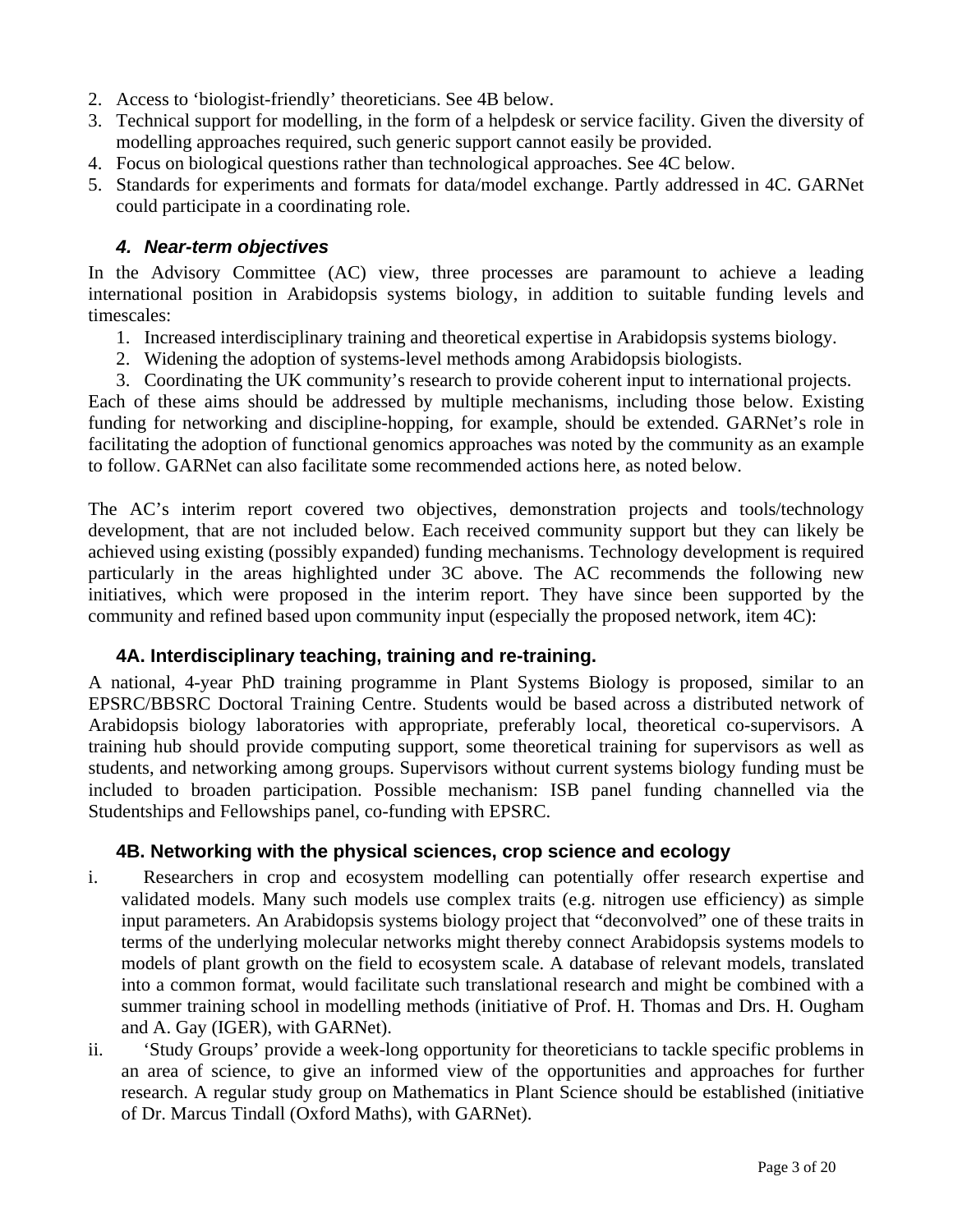Each of these mechanisms will broaden participation and attract theoreticians to Arabidopsis research.

# **4C. A co-ordinated research network in Arabidopsis Systems Biology**

From Phase 3 systems biology funding, the UK could realistically contribute to at least one ambitious goal of lesser scope than the whole-plant model. The CPIB's focus on the plant root is one such project. A likely structure for a networked activity would comprise a shared core or coordinating component, with the majority of activity in 4-5 interdisciplinary collaborations. Each collaboration would consist of about 3 partners, with a mix of Arabidopsis biology groups, other experimentalists, and theoreticians, focussed on a particular biological problem. The core component would provide project management and shared infrastructure, probably with more involvement in modelling and bioinformatics than experimental facilities. The core might, for example, be responsible for establishing common standards. Applications for the coordinating functions could be separate from the research network, though a complete project that comprised both the core and the research collaborations would be better. The minimum level of funding required to make this an internationally competitive activity is ~£5M over 5 years (ca. 10 staff, including 6 post-doctoral research associates and 2 technicians). This assumes that some of the participating groups have additional, directly relevant project funding and/or substantive input from external collaborators. Increased core activity or generation of a large data set would increase this figure. The 5-year duration is also a minimum.

A research network in Arabidopsis systems biology should focus principally on a biological question. Though technology development or resource provision may be a natural component of some projects they should not be the major focus. Our consultation did not establish a consensus on any biological question: different groups supported various goals, including Systems Biology of "The Leaf" and of "Plant Growth". The conclusion was that the biological topic should not be prescribed. The applicants should have a single, clear goal to promote visibility and the projects in the network should be closely related to enable meaningful integration of the resulting models. In addition to the ISB guidelines for systems biology projects, the suggested guidelines for selecting a research network in plant systems biology are that the network should:

- 1. Focus on *Arabidopsis thaliana*.
- 2. Address biological topics that are clearly related, producing a subsystem model for each one.
- 3. Integrate the subsystems models for each topic into a coherent, larger model.
- 4. Validate the resulting model, for example using the methods of synthetic biology.
- 5. Coordinate with international projects to ensure that the resulting models are integrated into a larger framework, most likely a whole-plant model.
- 6. Incorporate some existing UK systems biology groups, to ensure rapid startup.
- 7. Nucleate the adoption of systems approaches in additional groups, both among and beyond the initial applicants.

Coordinating research in a dispersed network of laboratories will have significant benefits in addition to the added value in direct research outputs. The network will broaden the coordination and standardisation of experiment, data and model formats through the community more effectively than a single centre, facilitating development of public repositories and maximizing the value of data and models from many groups. The visibility of a large-scale project with a clear goal should facilitate interactions with other research communities (e.g. increase engagement by theoreticians), funding agencies, policy-makers and the public.

It is common experience that the most productive multidisciplinary interactions take several years to develop. The committee has learned of UK Arabidopsis laboratories at various stages of such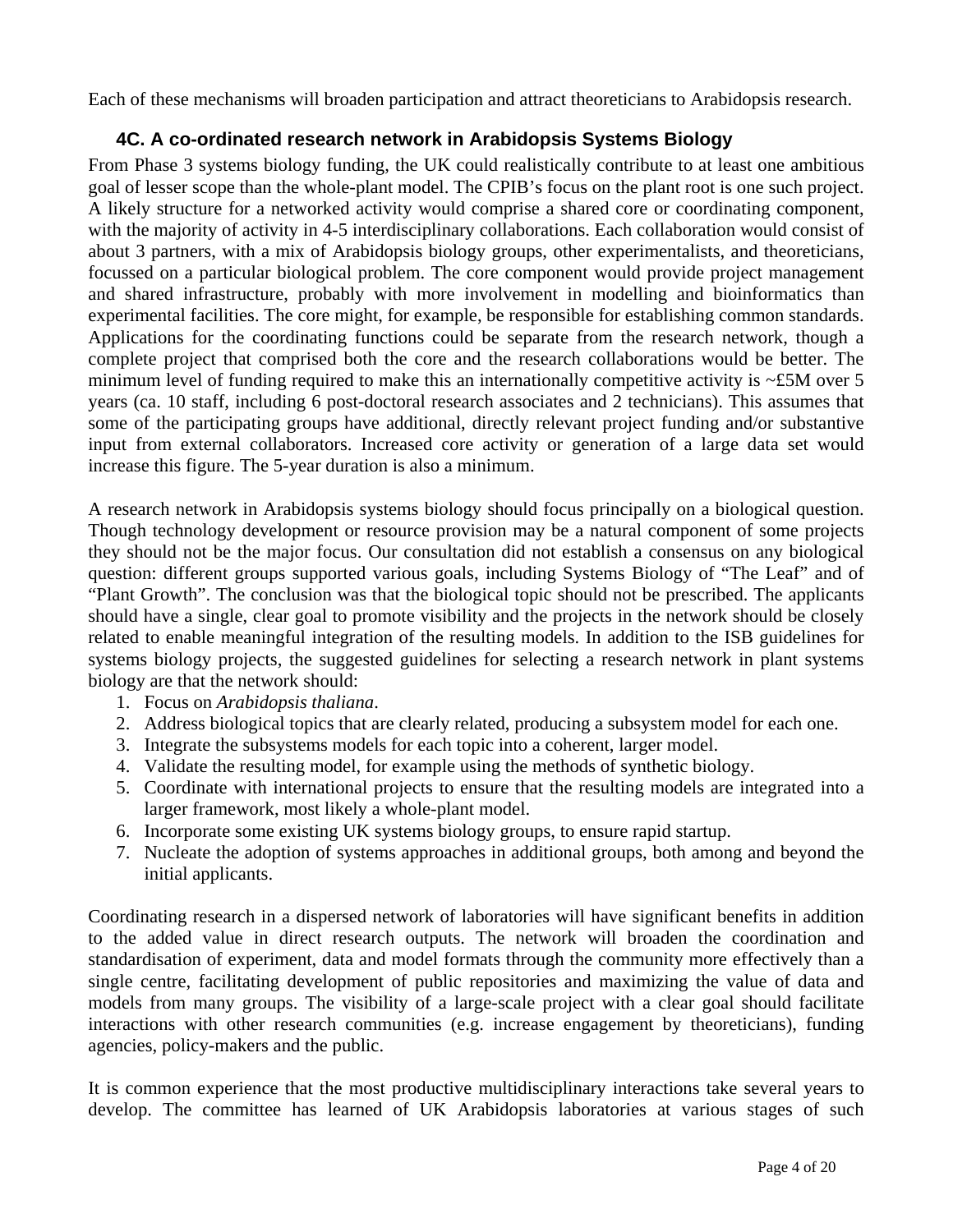interactions, often with limited or no funding specifically for systems biology. This suggests that there will be sufficient collaborations to support competing proposals for a network in plant systems biology.

# **4D. Baseline data sets underpinning Plant Systems biology**

Global (genome-/ proteome-/ metabolome-wide) data sets, together with the biological resources to produce them, the informatics to distribute them and the pathway or network models from their analysis, are the starting resources for hypothesis generation as well as hypothesis testing in systems biology. Resources that are provided commercially for mammalian systems biology, such as pathway databases, risk being neglected for plants so public funding will be required in this area. Possible mechanism: the ISB Panel and the Tools and Resources Panel should jointly establish ways to fund the new resource provision for Systems Biology.

# *5. Contribution of NASC, CISBs and international comparisons*

A networked research activity should make best use of the bioinformatics resources and materials at the European Arabidopsis Stock Centre (NASC), and those to be provided by the BBSRC Centres for Integrative and Systems Biology (CISBs). The CISBs already provide good contacts to international alliances in systems biology: for example, CPIB intends to collaborate with the large-scale FP6 project "Agron-omics" that focuses on the developing leaf. The scale of the proposed network could be comparable to that project. Only by incorporating significant additional personnel and resources from the participating laboratories could it approach the scale of centres in continental Europe that are strongly engaged in plant systems biology, such as the Max Planck Institute of Molecular Plant Physiology in Golm, Germany, or the Department of Plant Systems Biology in Ghent, Belgium. The UK network's initial funding would be larger than the NSF FIBR grants (US\$2-3M) awarded to interdisciplinary collaborations focussing on particular questions in plant systems biology, such as the 'computable plant' project focussing on the shoot meristem (led by Mjolsness, UC-Irvine and Meyerowitz, Caltech), but the Computable Plant is growing in scale with additional international partners. Looking ahead, a recent NSF workshop considered the establishment of an interdisciplinary 'Synthesis Centre' or 'Cyber-Infrastructure Centre' in plant science, which would provide core support and technical development in informatics and modelling rather than focussing on a biological question.

# *6. Conclusion*

Multiple initiatives will be necessary to develop Arabidopsis systems biology in the UK on the scale required to tackle the challenge of a whole-plant systems model. A distributed research activity, including a small fraction of the 200+ Arabidopsis research groups in the UK together with a strong cohort of interdisciplinary collaborators, could establish a leading position in plant systems biology if it were suitably coordinated.

# *7. Contributors, Acknowledgements, References and Reports.*

The AC is grateful to BBSRC for funding this report and the associated meetings, to many participants at the meetings, and to individuals who have contributed their time and expert opinion, including: Steve Russell, Elliot Meyerowitz, Chris Somerville, Pierre Hilson, Mark Stitt, Stefan Hohmann, Igor Goryanin, Hanspeter Herzel, Boris Kholodenko, Hiroaki Kitano. We are grateful to Prof. Thomas and Drs. Ougham and Gay (IGER) for organising the Swindon workshop, and especially to the GARNet administrator, Dr. Ruth Bastow, for organising and reporting on the other actual and virtual committee meetings and the various workshops.

GARNet Advisory Committee members (for interim report): Ian Furner (Chair), Philip Gilmartin, Julie Gray, Claire Grierson, Nick Harberd, Jonathan Jones, Marc Knight, Ottoline Leyser, Keith Lindsey,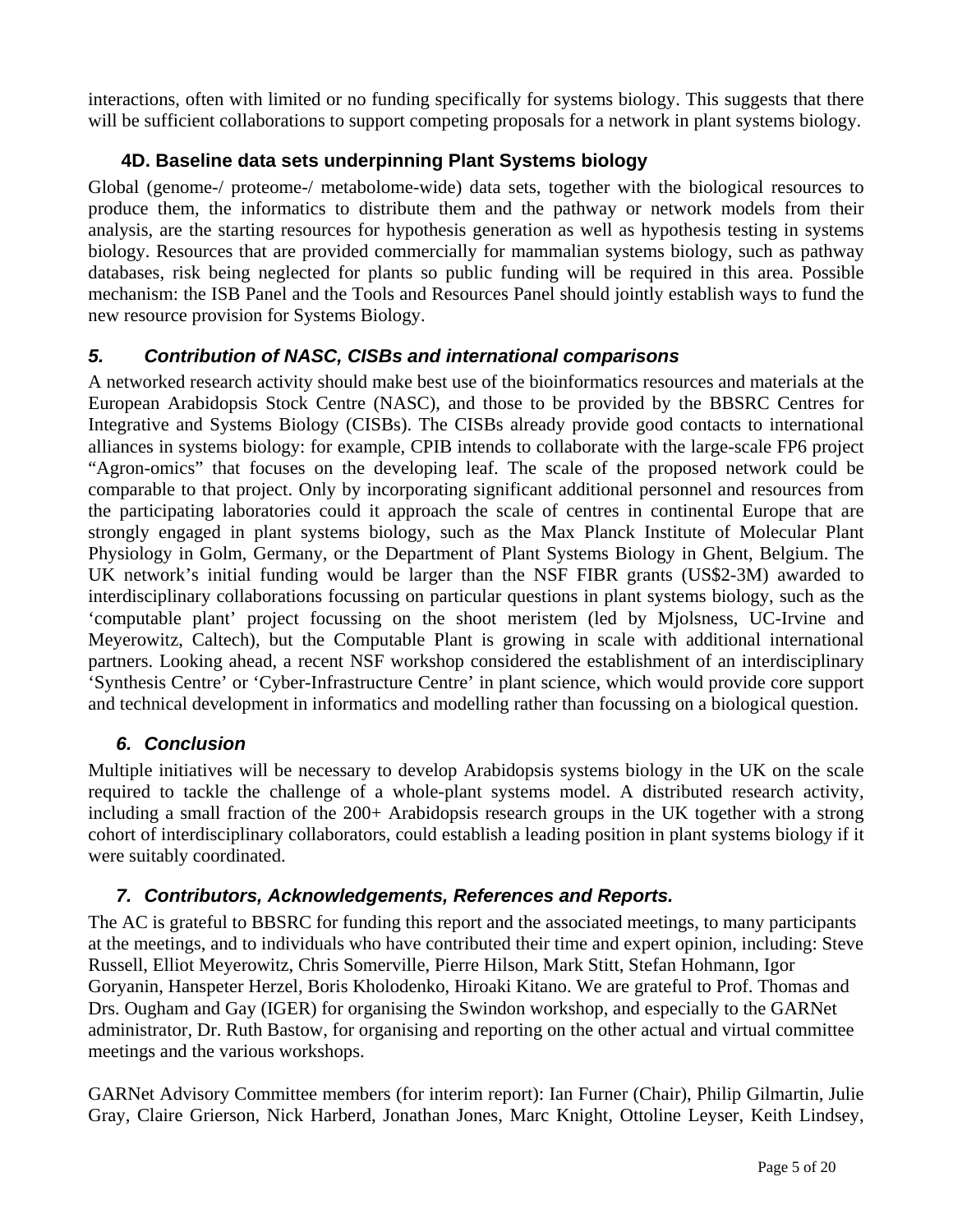Andrew Millar (Co-ordinator), Simon Turner, Sophie Laurie (BBSRC contact). For the final report: Brendan Davies, Paul Dupree, Zoe Wilson, Clare Rushowski (BBSRC contact).

References and appendices

(most are also accessible online at [http://garnet.arabidopsis.info/garnet\\_reports.htm](http://garnet.arabidopsis.info/garnet_reports.htm))

- 1. Progress report from Prof. Andrew Bangham on the *In Vivo-In Silico* Grand Challenge proposal, May 2006. (attached, page 7)
- 2. Town Meeting summary from SEB Annual Meeting, Canterbury, 5 April 2006. (attached, page 9)
- 3. Workshop report from Systems Biology Forum, John Innes Centre, 20 March 2006. (attached, page 10)
- 4. Workshop report from "Interfacing Systems Biology with Crop and Ecosystem Modelling", Swindon, 13-14 March 2006. (final report is attached, page 11; online version includes annexes)
- 5. Town Meeting summary from the New Phytologist meeting on Plant Networks, London, 27 January 2006. (attached, page 16)
- 6. Report from 'Single Cell Technologies' satellite workshop, GARNet annual meeting, Norwich, September 2005. (attached, page 18)
- 7. Workshop report from BBSRC workshop "Succeeding in Plant Systems Biology", Edinburgh, 25-26 July 2005. (online only)
- 8. World Techology Evaluation Center (WTEC) report on International Systems Biology, 2005, available online at <http://www.wtec.org/sysbio/report/SystemsBiology.pdf>

A briefing article, soliciting input for the report, was published in the November 2005 issue of GARNet's community newsletter, GARNish, which is distributed to most UK Arabidopsis laboratories in hard copy. It is attached as appendix 8, page 19 and is also available for download at [http://garnet.arabidopsis.org.uk/garnish\\_nov05.pdf](http://garnet.arabidopsis.org.uk/garnish_nov05.pdf) 

Briefing materials were prepared for participants at each of the workshops, summarising the progress to date on the interim report and previous meetings. A sample briefing pack for the JIC meeting is attached as appendix 9, page 20 and ff.

The GARNet AC's interim report, submitted to BBSRC in January 2006, is included at the end of appendix 9, and is also available online at the address above.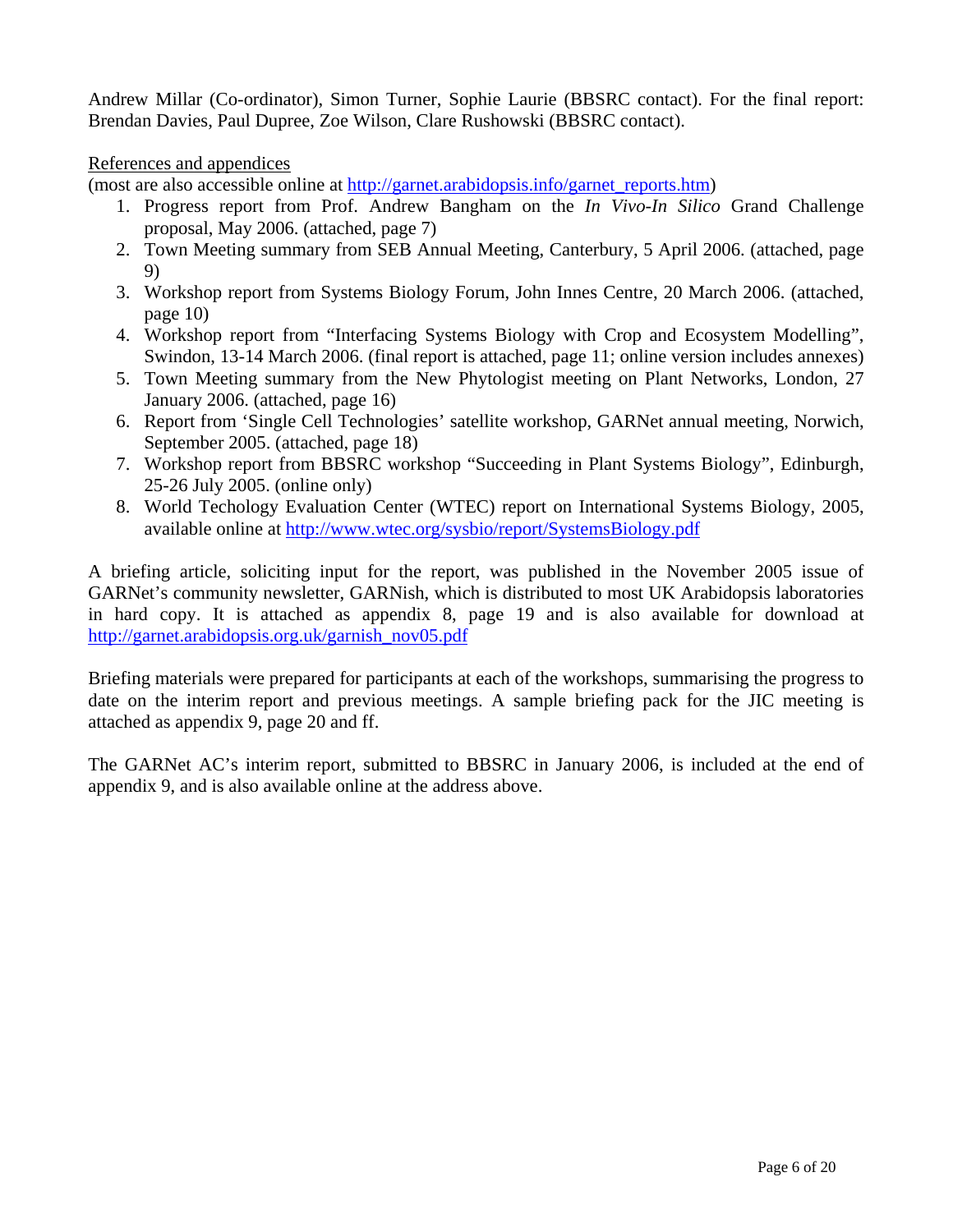## Appendix 1.

Progress report from Prof. Andrew Bangham (University of East Anglia) on the *In Vivo-In Silico* Grand Challenge proposal, May 2006

"Report on the EPSRC, British Computer Society, Grand Challenges in Computing meeting, Glasgow, Spring 2006

In Vivo – In Silico (IVIS) lays down a major challenge to computing scientists: to model living organisms. It is a pressing problem that is becoming just feasible. Following the success of the Human Genome project, techniques in biology are yielding huge amounts of data from which computational models of yeast and other single celled organisms are likely to be derived. From a human viewpoint, however, it is higher organisms that are particularly interesting. It is possible, even likely, that the hierarchical spatial organisation of such differentiated organisms will allow the modelling of the key high-level systems with no more dependence on the detail of the low-level cellular processes than the design of a Unix operating system has on the type of processor on which it is running. Moreover, an understanding of these high-level, spatially organised, systems is likely to impact the understanding of computing itself.

From an initial focus on the worm, *Caenorhabditis elegans*, attention in IVIS at the 2004 conference (GCC04) shifted towards higher plants. (Not exclusively as there will be advantages in simultaneously studying simpler but nevertheless structured systems like Streptomyces.) Plants have several advantages. They appear more tractable than animals. Already there are many individual computational models covering a range of scales from crops and ecologies through plants to metabolic processes, gene regulation networks, and reaction diffusion/polarisation systems. For example, L-systems have already successfully captured the developing topology of plants and these computational concepts are also impacting computational science itself. IVIS is a challenge to computing science, posed by biology, the solving of which will benefit both.

More importantly, understanding plants is crucial to mankind. Plants are our primary food source, a primary energy source, a source of medicines and are vital to the environment.

Biologists will need to be involved. Since GCC04 therefore, the major activity has been to establish common ground with biologists. IVIS now has support from biologists studying crops, plants, plant metabolism, genetics and gene regulation. Recent technical developments in genomics and metabolomics are being augmented by new methods for uncovering spatio-temporal patterns of activity and this will provide the information required for spatio-temporal modelling. The need for IVIS was anticipated in the US Arabidopsis 2010 proposal and is seen in projects such as the 'Computable Plant' in California. However, relevant biological research is a particular strength of the UK and this is reflected in recent meetings organised by, for example, GARNet (Genomic Arabidopsis Resource Network, exemplar for crops) and IGER (Institute of Grassland and Environmental Research, e.g. biofuels). In that community there is a strong interest in a 'Plant Computer Models' repository, in 'Computer Model based Spatio-temporal' databases, in new models of plants growth and behaviour from the 'Crops and Ecology to DNA and Back' and a framework for collecting and linking them together. Such projects are timely and complement recent investments by the BBSRC in Systems Biology.

The importance of a goal and a deadline is embedded in a new running title, In Vivo – In Silico: a 2020 vision of modelling living processes. The meeting identified the main challenge to computing to be creating a framework that handles subsystems over scales ranging from molecules to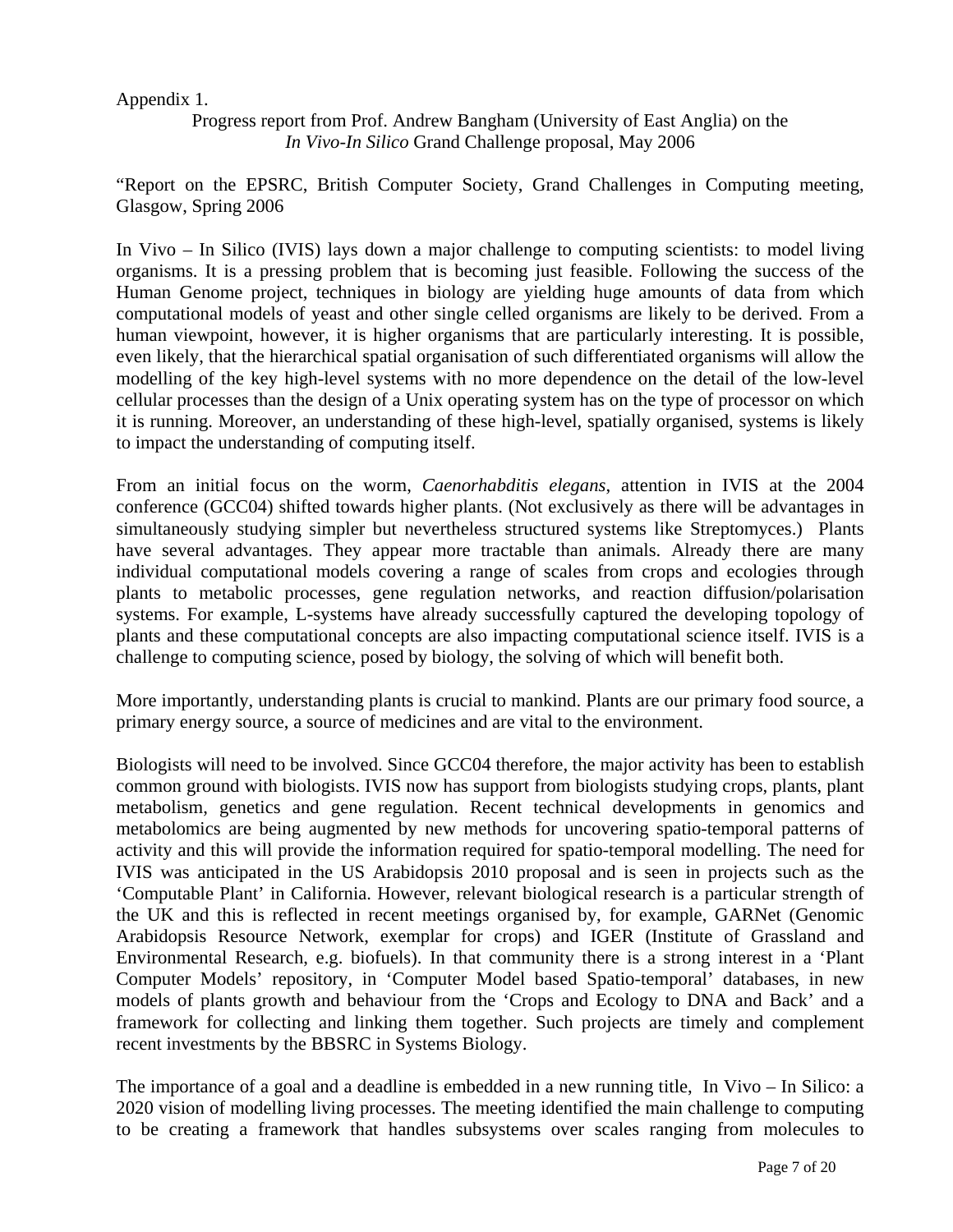populations and developing interfaces between sub-systems (models). Although physical and chemical constraints on 'energy systems' such as crops, metabolism and fuels are understood, biological 'information' (control or signal) systems, for that is what biological systems are, require further theoretical and experimental insights. For example, new concepts will have to handle not only systems that behave correctly but they must also grow with no explicit blueprint (i.e. they must be autopoietic) and by self-replication and selection be honed by evolution.

IVIS is a major challenge, but initial forays are already underway both in biological and computing science, e.g. biological clocks, growth models and in artificial life projects. The next step is to set up a network to enable collaboration on an outline for a long-term research programme.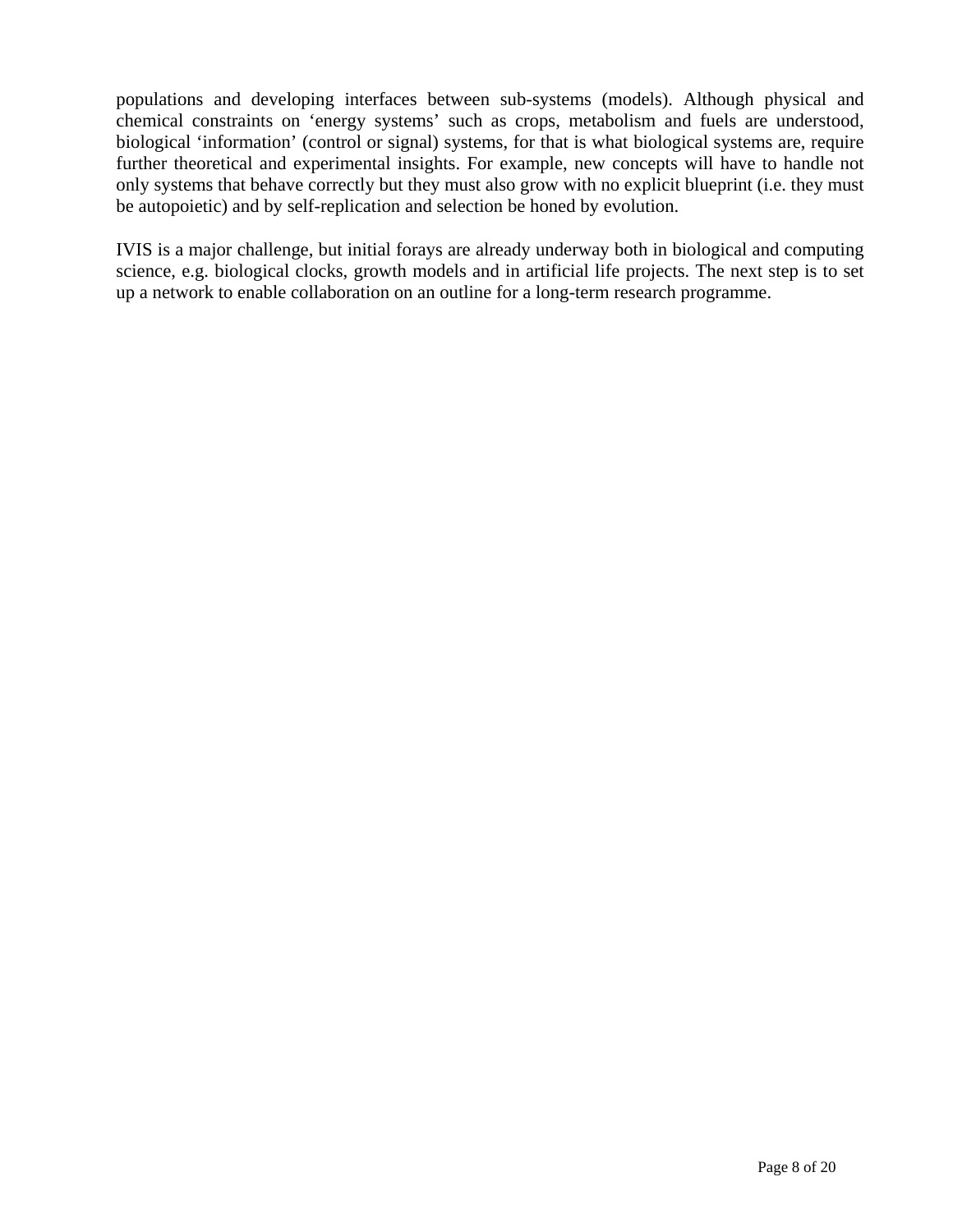Appendix 2.

# **GARNet Town Hall Meeting (Summary notes)**

 $5<sup>th</sup>$  April 2006, University of Kent, Canterbury (following SEB session 'Genomes to Systems')

Questions/Comments were invited on the GARNet Interim Report on Plant Systems Biology, on Biological Topics for a Networked Research Activity, and on Tools/Technology required (format as for 27 January 2006, with more focussed questions) – Presented and Chaired by Andrew Millar

30-35 participants including theoreticians and plant scientists with a range of interests.

Discussion covered many of the topics already raised in the January Town Hall Meeting and elsewhere, which are only summarised here:

- 1. Training is urgently required, especially of interdisciplinary PhD students (earlier training, e.g. undergraduate courses or summer schools, Masters courses, were also desirable).
- 2. Mechanisms to help plant scientists to access theoretical expertise were discussed, also provision of technical assistance service for modelling. The proposed Study Group in Mathematical Plant Science was supported.
- 3. Species used in plant systems biology: focus on Arabidopsis is necessary, but crop species will also benefit and should not be forgotten.
- 4. Biological topic for a large-scale activity in plant systems biology. Participants were keen that the topic should be as inclusive as possible. The 'Plant Growth' and 'Evolution/Adaptation' topics suggested from the JIC workshop were each supported by some participants, as was 'The Leaf'. The comparison to the proposed CPIB focus on the root was noted. AJM outlined the small number of staff that could actually be employed in a realistic Phase 3 proposal (~£5M). Focus would be necessary for visibility and to link models from sub-projects.
- 5. Organisation of large-scale research network. The proposed 'hub and spokes' structure was supported. Participants suggested a more federated structure than previously discussed, with a strong coordinating function in the 'hub', perhaps funded separately, and more independent 'spokes'. EU FP6 'coordinating actions' were mentioned as a possible funding model for the hub.
- 6. Development of standards for experimental plant research and for data exchange was seen as a potential benefit from a large network. Participants called for more data sharing methods, either a central data repository or a decentralised system with a single access point, e.g. via Moby-style web services. Coordination by NASC and/or CISBs and/or GARNet was suggested.
- 7. The model repository suggested at the Swindon workshop was supported.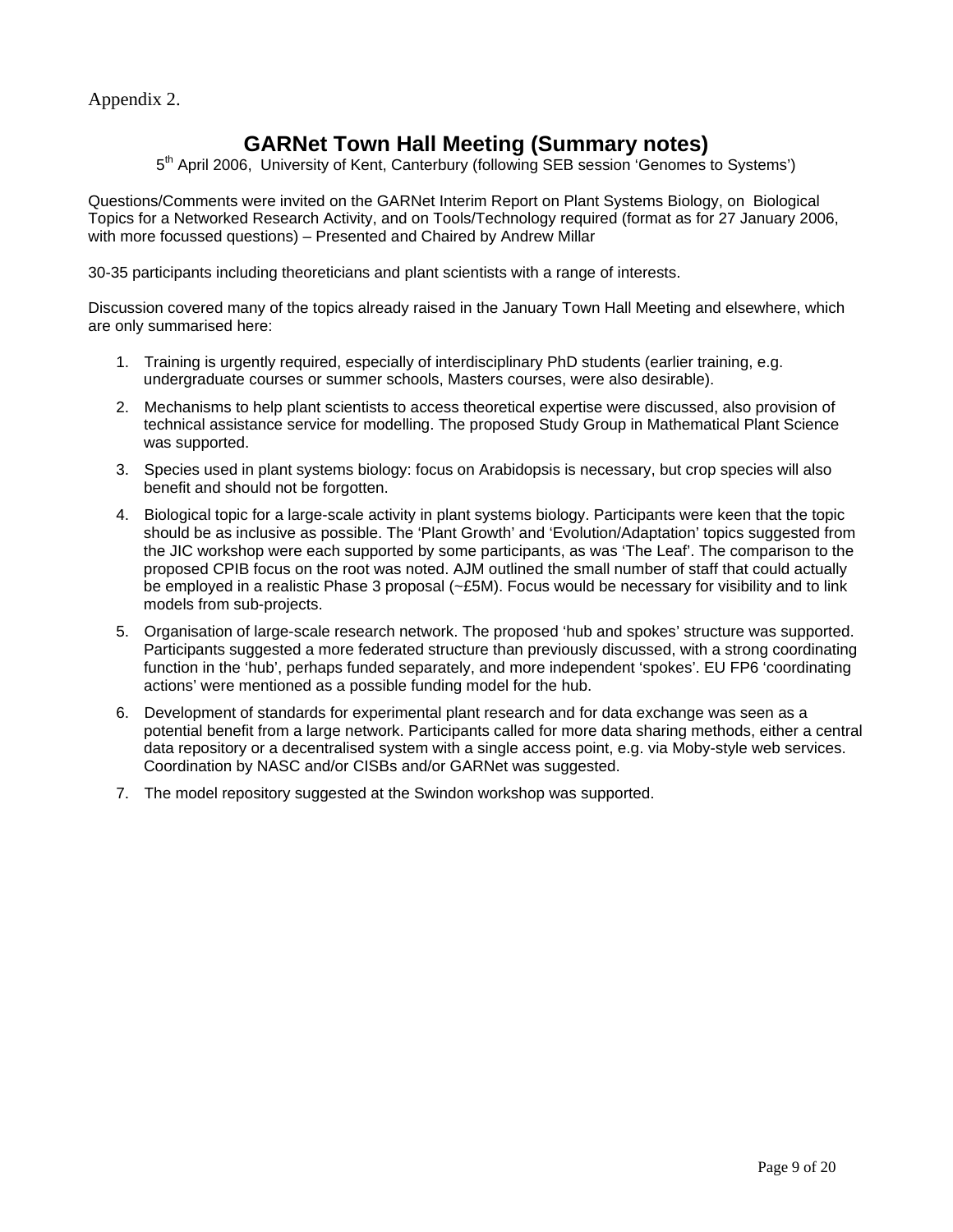Appendix 3.

#### **John Innes Centre (JIC) Systems Biology Forum (Summary Notes)**

An informal meeting to discuss the GARNet interim report on Arabidopsis systems biology in the UK was held at the JIC on the  $20<sup>th</sup>$  March 2006.

JIC, UEA and IFR staff were invited to attend and provided with background information about the report (JIC Q&A V4.pdf).

Present at meeting:- Jonathan Jones, Nick Harberd, Ian Bancroft, Mike Bevan, John Turner, Andy Maule, Caroline Dean, Jan Kim, Mike Ambrose, Alison Smith and David Studholme.

Attendees were asked for guidelines to aid selection of a community wide project in plant systems biology

#### Guidelines suggested by GARNet

- More than one group
- Interdisciplinary; mix of wet and dry
- Enabling projects, foundation for further responsive mode funding

#### Guide lines suggested by JIC

- Transparency of criteria, panel members and abstracts of funded projects
- Hypothesis/question driven science preferred
- Diverse approaches to systems biology
- "Nucleation capacity" ; future proposals can "join in"
- ERA-PG approaches to systems biology to be encouraged
- Exemplars to be included in remit; e.g. How do plants grow? Evolution and adaptation

#### Comments

Projects should be organised and managed to facilitate longer term studies in systems biology, e.g. 5yr grant terms

Suggestions for "nucleation capacity" and modular format so others can join in and access expertise, personnel and data

All data produced should be readily available and in a standard format for others to download and use. Need to address cross-referencability of data and interoperability of databases

Many thought that current suggestions of an organ or pathway were not inclusive and appeared to be centred on data collection rather than a science/hypothesis driven. Big biological question such as plant growth would be more inclusive and accessible to the community.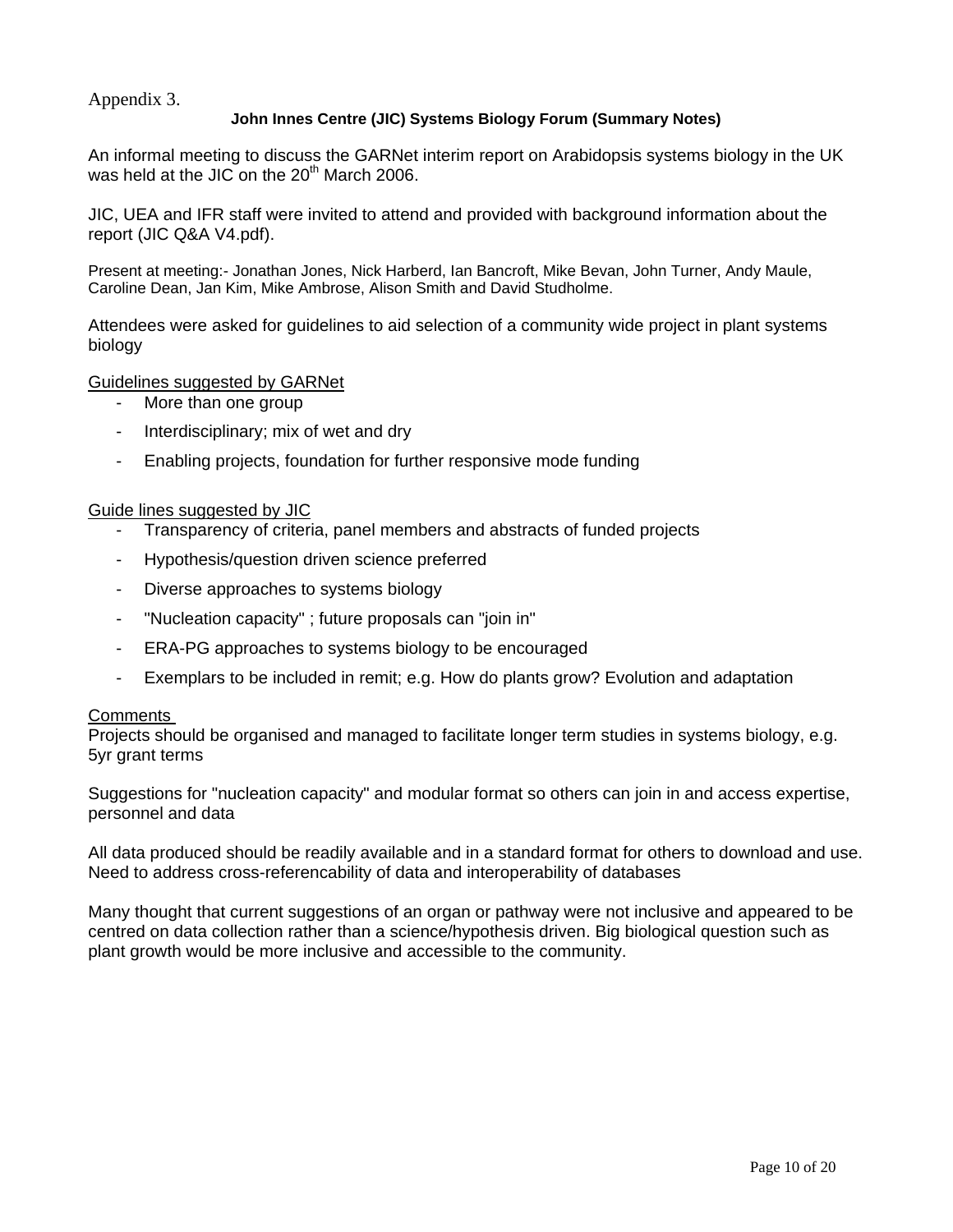Appendix 4.

Report from *Interfacing Systems Biology with Crop and Ecosystem Modelling* workshop, Swindon 13-14 March 2006.

#### **SUMMARY**

The main objective of the *Interfacing Systems Biology with Crop and Ecosystem Modelling* workshop was to bring together scientists from the systems biology, bioinformatics and agro-ecological modelling communities to exchange ideas, enhance awareness of each others' fields, explore synergisms and make recommendations on fruitful future directions.

The workshop was open to all UK plant scientists with an interest in using system-based approaches in crop and ecosystems modelling. The meeting was fully subsidised by GARNet and was organised in consultation with Howard (Sid) Thomas, Helen Ougham, Alan Gay of IGER and the co-ordinators of GARNet (UK Network for Arabidopsis functional genomics). Thirty eight participants attended the workshop, including speakers and staff.

This report will be communicated to BBSRC's Integrative & Systems Biology Strategy Panel and made publicly available on the download section of the GARNet website.

#### **1. BACKGROUND**

a) The BBSRC and EPSRC launched its first call to establish Centres for Integrative Systems Biology (CISB) in 2004. This initiative funded three centres in Newcastle, Imperial College and Manchester. However the ISB panel were concerned to find that relatively few plant biology-based applications were received to this first call and concerns were expressed that none of the plant-based applications was of sufficient quality to be short-listed.

b) To help address this problem BBSRC and GARNet held a workshop entitled 'Succeeding in Plant Systems Biology' in Edinburgh during July 2005 to look into the issues surrounding the application of systems biology in plant science research. A full report of this meeting is available at [http://www.bbsrc.ac.uk/about/gov/panels/isb/docs/PSB\\_workshop\\_report\\_sept05.html](http://www.bbsrc.ac.uk/about/gov/panels/isb/docs/PSB_workshop_report_sept05.html)

c) During the Edinburgh workshop it was brought to GARNet's attention (by Sid Thomas, IGER) that there are of a number of crop modellers in the UK, with expertise in this area, who could provide valuable insights into this new field.

d) To facilitate the involvement of crop scientists in plant systems biology, GARNet invited Prof Sid Thomas and colleagues at IGER to organise a workshop, that would bring together modellers, bioinformaticians and plant researchers, to enhance awareness of current research and discuss future involvement in systems biology.

e) During the summer of 2005 BBSRC asked the GARNet committee to investigate how systems biology could best be approached in UK Arabidopsis research. GARNet has submitted an interim progress report on this area in January and output from the Modellers workshop will be included in GARNet's final report to the ISB panel later this year.

#### **2. WORKSHOP PROGRAMME**

a) Programme content was decided upon via consultations with Sid Thomas, Helen Ougham, Alan Gay of IGER and GARNet. The programme was split into several sessions with time included for indepth discussion during the breakout sessions. The workshop programme is provided in Annex 1.

b) Each delegate was invited to submit an A4 poster describing his/her current work to promote awareness of research interests represented at the workshop and assist future interactions. Copies of these posters were provided in the delegate book (Annex 2).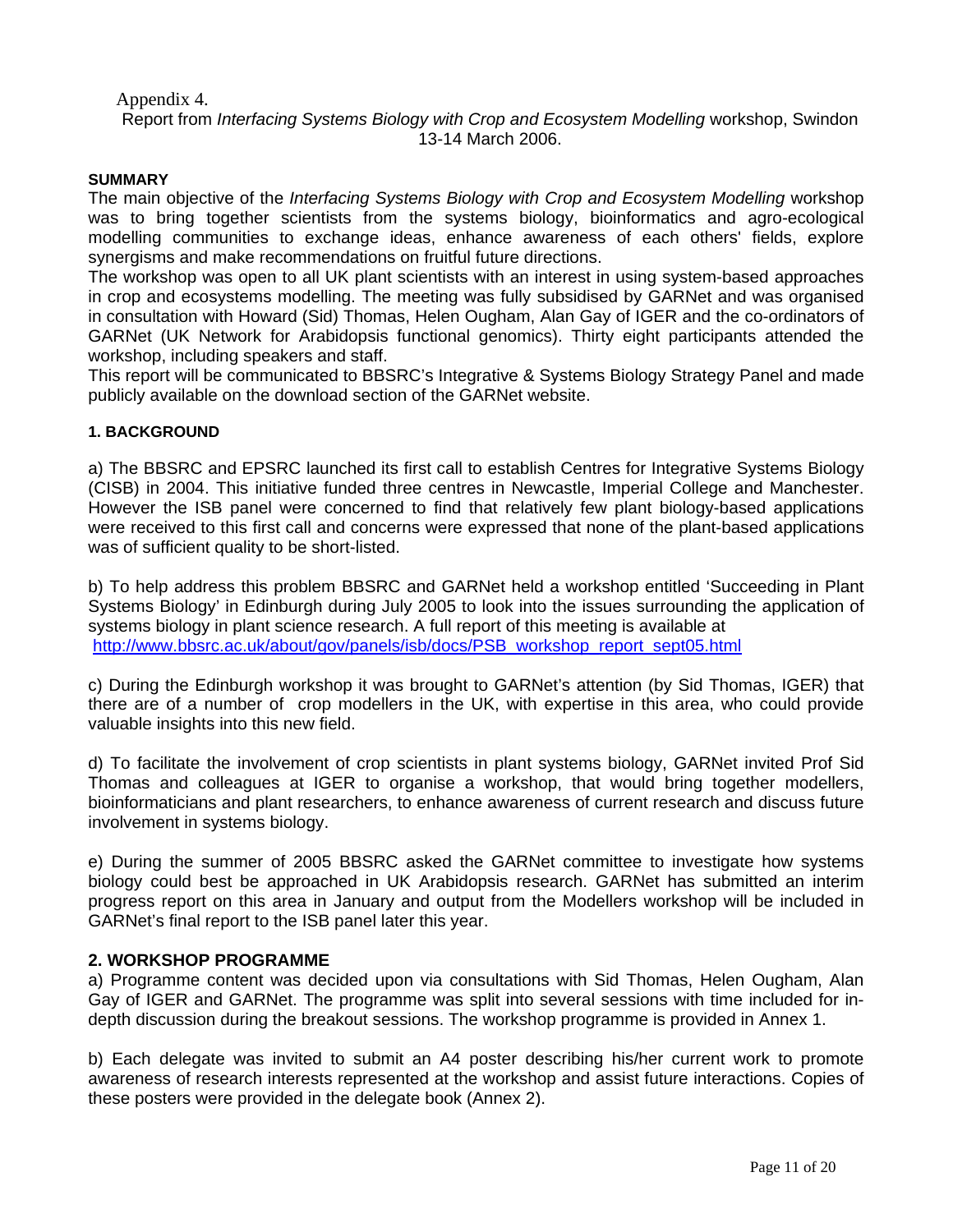c) Attendees were divided into three groups (Annex 3), asked to consider the same four questions below and produce a poster of responses. Each group was of mixed disciplines and assigned a chair to supervise discussions.

1. How can systems biology build on established and ongoing modelling approaches?

2. Are there technical or other barriers in applying modelling techniques to plant systems biology?

3. How can systems biology contribute to the development of models and modelling techniques?

4. What are the common targets for systems biology and modelling in plant and environmental research?

d) Delegates were also provided with a summary of BBSRC's position on Systems Biology from the ISB panel (Annex 4) and an article on Systems Biology from the New Phytologist journal (Annex 5).

e) During the final plenary session of the workshop each group presented a summary of their discussions to all attendees. This was followed by a general open forum discussion of all issues raised during the two days.

#### **3. OUTCOMES**

a) Summaries of outcomes to each of the breakout question are provided here. These are based on a comprehensive table of responses, provided in Annex 6.

b) Two groups translated question 1 into what lessons could systems biology learn from current modelling approaches.

c) Two groups also added an additional question, what is systems biology?

#### **Q0 What is systems biology?**

- Integration and scaling
	- Covers scales that range from molecular to ecosystem
- Addresses:
	- Fundamental plant processes
	- Crop, form, function and efficiency

#### **Q1a Lessons to be learnt from other systems?**

Common themes

- Expertise in handling large amounts of data and complex models.
- Parsimony; Model Simplification
- Experience in dealing with:-
	- Stochasticity
		- Scaling up
		- Transient and disturbed systems
		- Parameterisation
	- Model testing and validation
- Appreciation of environmental components and design of field experiments

#### **Q1b How can systems biology build on established and ongoing modelling approaches?**  Common themes

- Systems Biology can supply evolutionary and developmental aspects not typically addressed by classical dn/dt modelling
- Classical modelling treats plants as machines driven by the environment; systems biology can add sensing and signalling to these models
- Systems Biology can provide a spatial perspective i.e. dn/dxyz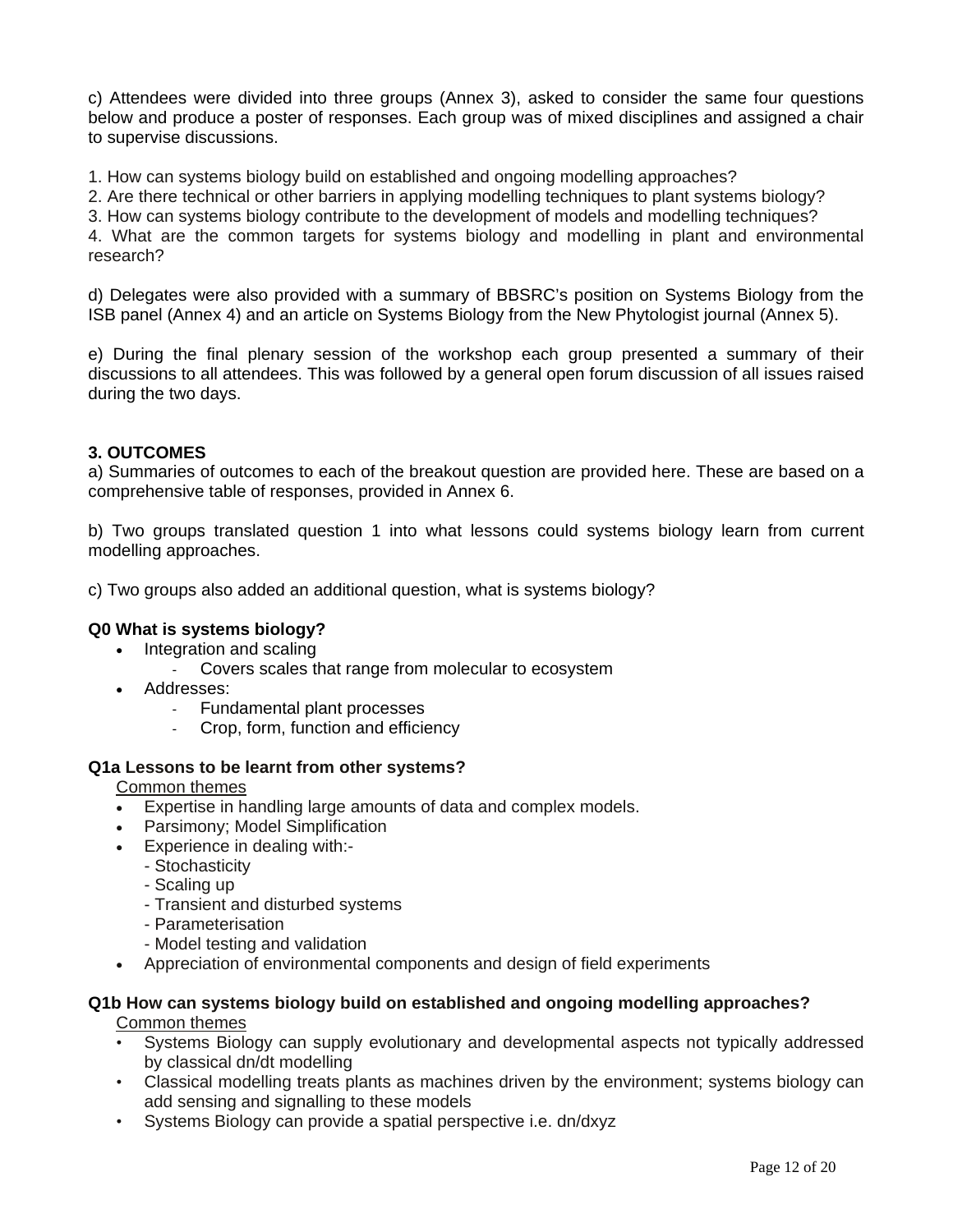## **Q2 Are there technical or other barriers in applying modelling techniques to plant systems biology?**

Common themes

- Inability to profile at single cell level
- Volume of -omics data
- Management, quality control & interrogation of metadata
- Lack of data standards
- Lack of measurement and estimation of key biochemical parameters
- Lack of common language
- Appropriate training

#### Additional comments

- Lack of commercial pull through; where should these models be focused?
- Lack of bespoke software

#### **Q3 How can systems biology contribute to the development of models and modelling techniques?**

Common themes

- Tools and theories for scalability; particularly needed for non linear systems, stochasticity and uncertainty
- Approaches for continuous and discrete model building
- New technologies e.g. bioinformatics and spatial visualisation
- Experience in data collection and handling

#### Additional comments

- Deconvolution of classical traits
- Tools to introduce evolutionary and developmental processes into the modelling package
- Prediction via systems biology will reduce the number of field experiments that need to be undertaken

#### **Q4 What are the common targets for systems biology and modelling in plant and environmental research?**

Common Themes

- Organism -organism interactions e.g. parasites, symbionts
- Durable pest resistance
- Sustainability
- Non-food uses of crops e.g. biofuels
- Evolution and development

### **General Conclusions from Discussion Forum**

# Common Themes

## a) Data Standards

Appropriate ontologies and standards will be needed to deal efficiently and effectively with the data generated.

The greatest challenge in this area is likely to be in the field: new tools or technologies may need to be designed to collect the appropriate information at source rather than setting standards after data capture.

MIAME (Minimal Information About a Microarray Experiment) is just that - minimal, need more information not less, one answer to this problem might be to collaborate in large groups to facilitate data collection en masse under standard conditions.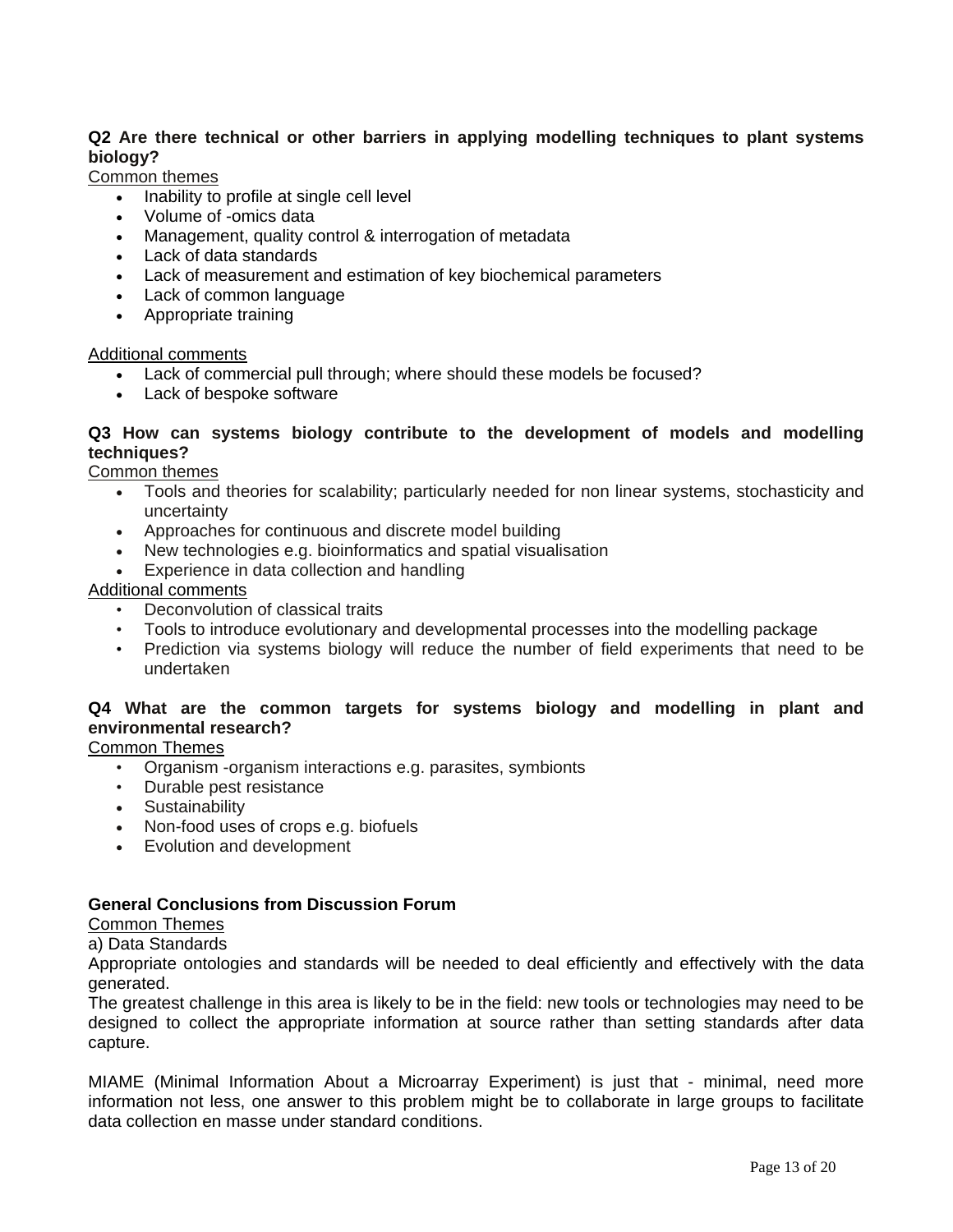#### b). Data Storage and Submission

Need to encourage researchers to submit data to a central resource or make data publicly accessible via institution or personal website. Incentives will be required to ensure this occurs, for example if data submitted to a public resource is used by others this needs to be highlighted and recognised by the community, by internal and external research evaluations and by funding bodies.

Both a) and b) also apply to models: a major outcome of the workshop were proposed mechanisms to adopt common standards and a model repository.

#### c) Model Focus

Models need to be aligned to practical problems with an economic impact. It would be advantageous if some Arabidopsis based models were centred on complex traits of interest and use to crop science. This would provide a focus for Arabidopsis systems biology and help link research in model species to that in the field.

If crop science models are to have a productive end point then ultimately GM issues will need to be considered. Instead of looking into yield or harvest index perhaps the focus should be changed to public good for example, diet, health and bioenergy.

#### **4. MAIN FINDINGS**

#### a) Emergent Properties

Qualitatively new behaviour emerges from increasing complexity as one moves up the scales. Predicting these new properties is a major challenge for modelling. At least as common as emergence is disappearance ("negative emergence") of hitherto significant processes above a certain threshold. In some cases (e.g. at catchment or landscape level) biology itself may shrink to insignificance as a contributor to model parameters. This is familiar to the crop/ecological genetics community as the propensity of the E term to dominate the G x E interaction.

#### b) Information versus Mass Energy

"Conventional" or "classical" process modelling in crop science and ecology typically takes the form of differential equations based on rates of mass or energy change (*dn/dt*). This approach is applicable at all levels from genotype to phenotype. At the molecular level metabolic control analysis (MCA) can model biochemistry, even including gene expression in terms of the biochemistry of transcription and translation.

By contrast, systems biology *sensu* Kitano could be thought of as based on information flows, decision networks and living organisms as cybernetic entities. Omics and bioinformatics provide the molecular-level modelling definition. Formalised conventions such as L-systems allow scale up to phenotype modelling.

It is not clear whether the *dn/dt* and cybernetic streams are truly distinct. It seems reasonable to expect emergent properties if the two approaches can be reconciled.

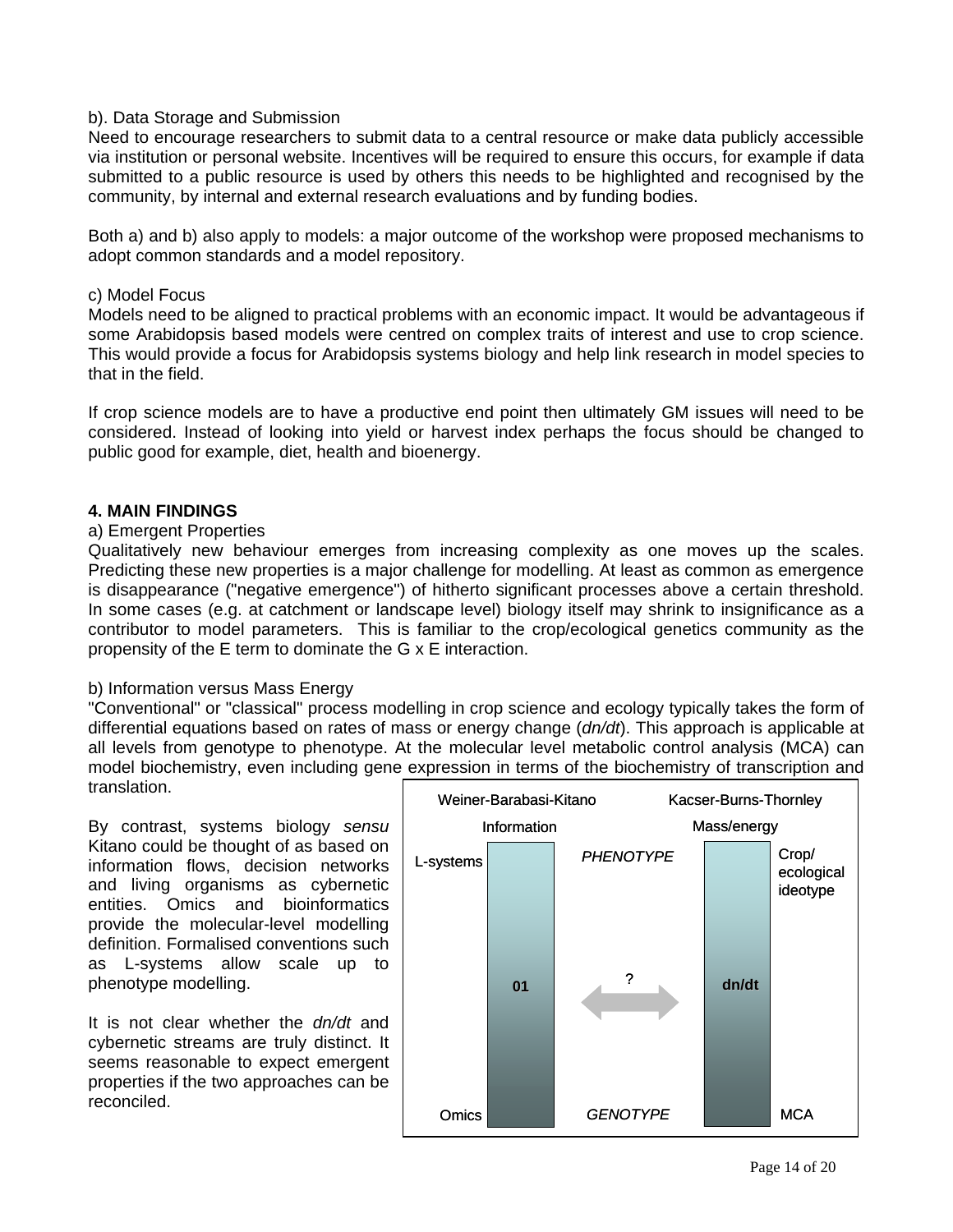### **5. PRACTICAL SUGGESTIONS**

#### a) Plant Specific Model Repository

Central resource for researchers to submit current plant based models for others to use and test. These models could be open to community review and annotation either via the web or at an annual event such as summer school where models would be tested and validated as part of a training exercise.

b) New Phytologist Meeting 2007.

A proposed follow-up to the present meeting is being considered by New Phytologist for the 2007 event in its annual Symposium series.

#### **6. ACKNOWLEDGMENTS**

Thanks to Sid Thomas, Helen Ougham, Alan Gay for organising the scientific programme for the workshop, and securing the participation of invited speakers; to Chris Rawlings, Sid Thomas and Malcolm Bennett for acting as Chairs of the breakout sessions; the New Phytologist for reproduction of the article on Systems Biology; and Enfys Lloyd and Suzy Shipman for organisational and web support.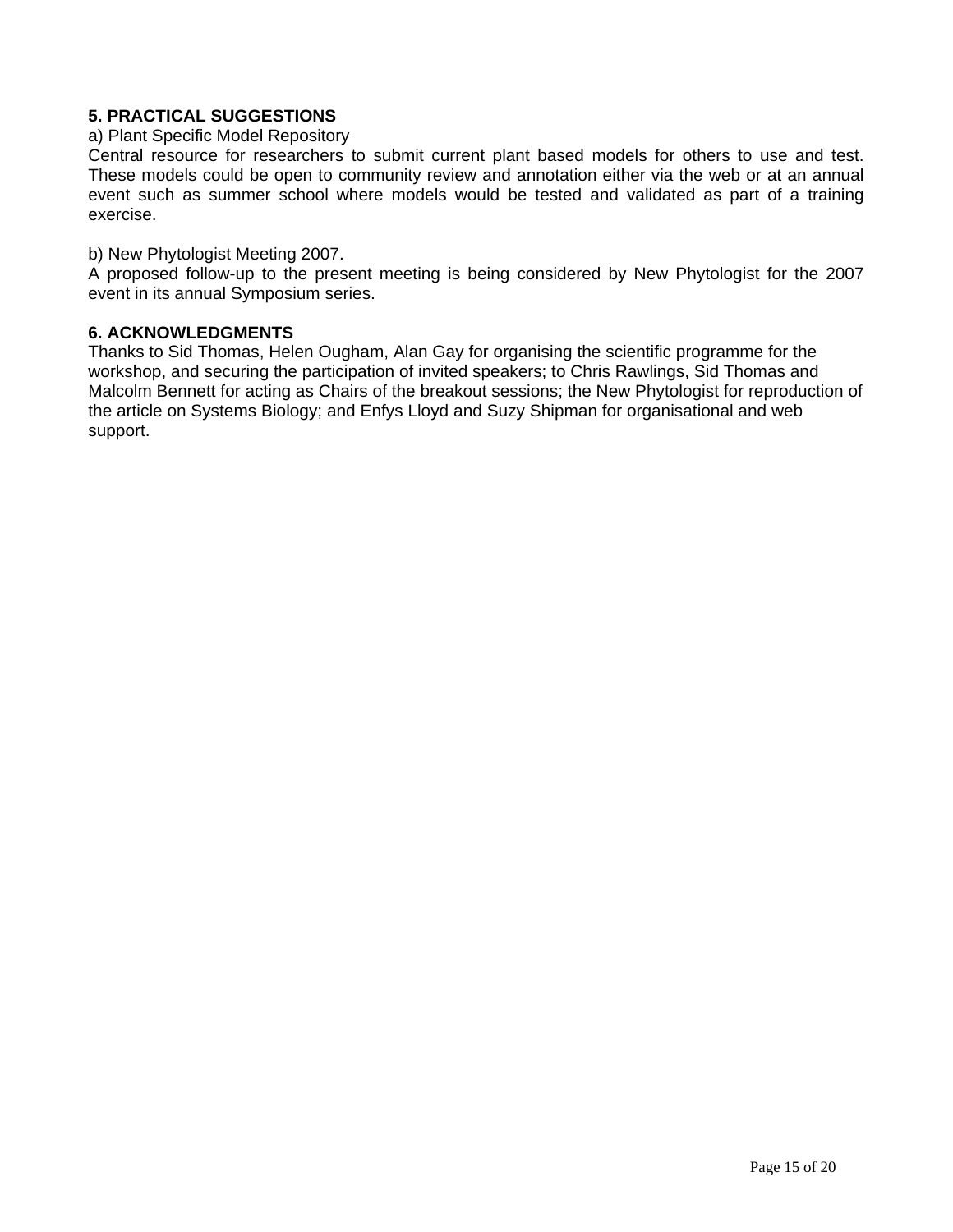Appendix 5.

# **GARNet Town Hall Meeting (Summary notes)**

27<sup>th</sup> Jan 2006, Linnaean Society London

**General Questions/Comments on Interim Report – Presented and Chaired by Andrew Millar**  How complete does the model have to be?

Will it feed in to an international effort, if so who is doing what where?

Answer:- Single Institutions in the EU such as Ghent and Golm and in the US several FIBR grants such as Elliot Meyerowitz, computable plant.

The community should decide upon a single goal e.g. whole plant by 2017 and use what ever technology is available to us, to meet the goal across the whole of the community rather than let the technology determine what we do.

The leaf as a model was considered to be good proposal by a proportion of the audience including David Fell ISB Panel Member, who suggested that a single goal specific to plant would make it stand out and compete well against projects from other communities.

However a number of the audience were equally apposed the idea of a leaf and suggested other area such as homeostasis or fields linked by a generic technology.

There was general consensus among the audience that training was an essential part of any proposal.

David Fell reminded the audience that BBSRC can not allocate funds for PhD training but the EPSRC are able to supply funding in this area.

Engineers and Mathematicians present suggested that a 4yr PhD would not be attractive to them as this is rather a long time compared to the average PhD.

MSc courses were accepted as a useful way to assess students abilities in this area; exposing students to both theoretical and life sciences and providing experience of the problems they will face in the future. This type of approach is often not possible in a 3yr PhD that is focused on practical outputs rather than theoretical training.

More access for all lab members to attend taught University undergraduate courses.

Possible involvement in Marie Curie or other European programmes

Training will be an essential part of any centre that is created by Phase two of the CISB funding and any future plans will need to take this into account.

As with all training each person learns in a different way so no one course will be useful for all. Instead we should support a range of training programmes from taught courses to practical workshop and hotel facilities in relevant centres/institutions

Maths study groups with Medics at Nottingham have been very productive with 11 out of the 13 projects gaining further funding. This may be a good way to pump prime a project.

Many of the current Arabidopsis systems biology projects are at a very early stage and need pump priming before they can go any further. All this often requires is money for a theoretician to sit down with the biologist and discuss the pros and cons of a project. Often people are interested but don't have the time to spare. This type of approach can be covered by the BBSRC discipline hopping scheme

Suggestion for a service centre where people could send there data for theoretical treatment akin to NASC arrays for your micro array data

GARNet provided easy access to genomics technology in the past suggestions for a similar level of generic support for systems biology so that it can be taken up by the community as whole. Mechanisms to achieve this could included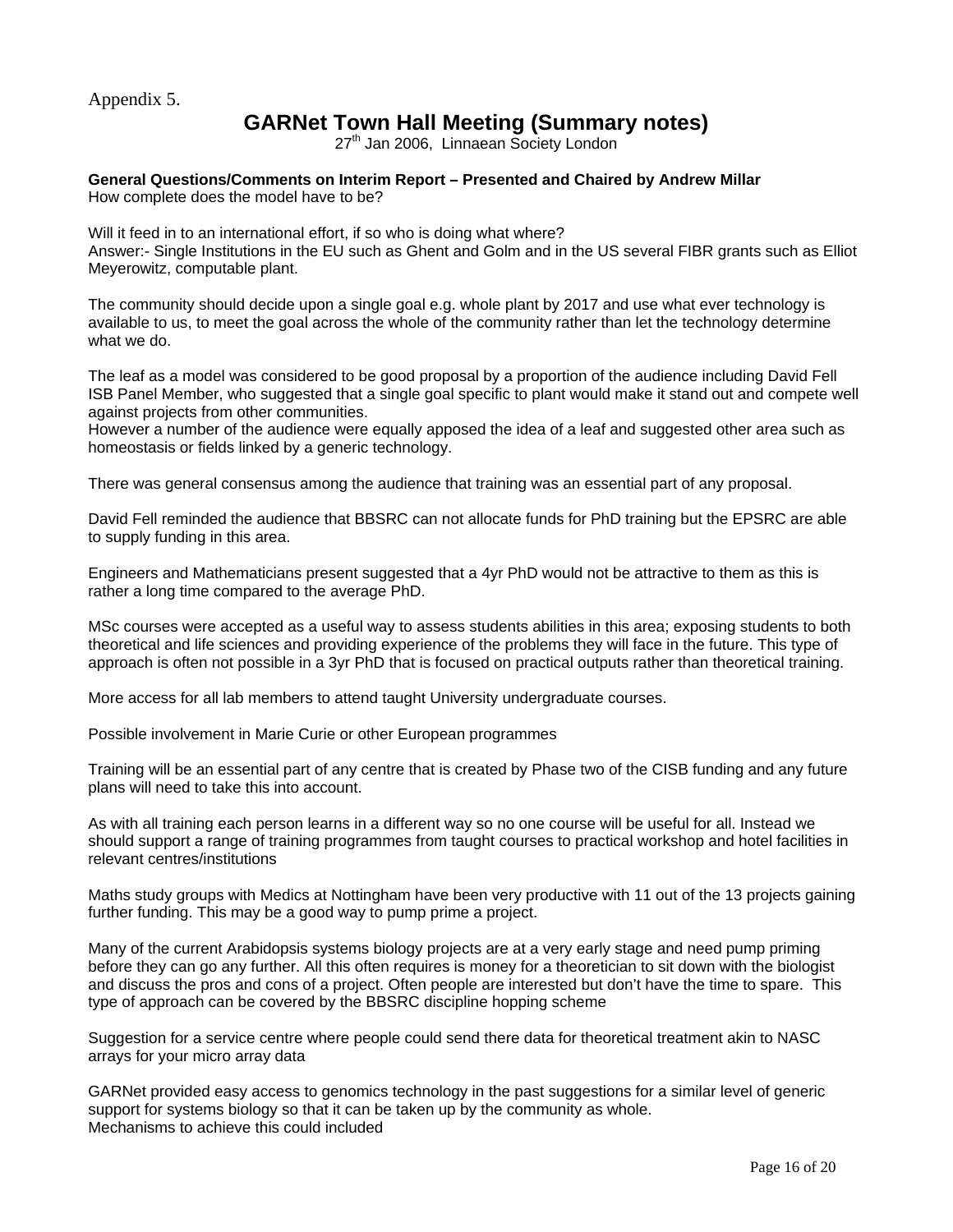#### A retreat Summer School for students Centre to which labs can send personnel for training

#### **Research Areas - Presented and Chaired by Simon Turner**

Is it really feasible to find one single goal that we can all sign up to and would benefit from? Unlikely instead a set of guidelines to choose a project would be useful.

David Fell stressed that what ever project or idea we put forward it must address an important scientific question, have some outline of what it will achieve and an understanding of the appropriate level of modelling.

It is possible for people to group together now and obtain systems level funding from current BBSRC responsive mode funding. So instead of personal goals we should be thinking of something that can offer outputs to both plants and other communities

The 30M in phase three is not going to fund a large project therefore we should not try to be inclusive as that is not feasible at this stage instead the project should have flexibility for further projects and spin outs for the future.

David Fell agreed that these proposals should be enabling and used as a foundation for other projects to build on in the future from responsive mode funding. Possible suggestions could include a coordinated approach to collect a data set e.g. micro array data under specific conditions that we could all use and benefit from.

#### **Tools and Resources – Presented and Chaired by Keith Lindsey**

Missing basic information and physiological data about plant functions is essential for a systems approach we should therefore work towards filling these gaps before we move onto obtaining new data.

Tools or technologies that are specific to plant biology should be provided by this type of community proposal. Examples might include looking at specific compartment or tissue or perhaps movement of transcription factors between cells.

David Fell suggested that we find tools distinct for system biology and should consider data access and curation e.g. a common data repository.

Localization of proteins/macromolecules activities in 3D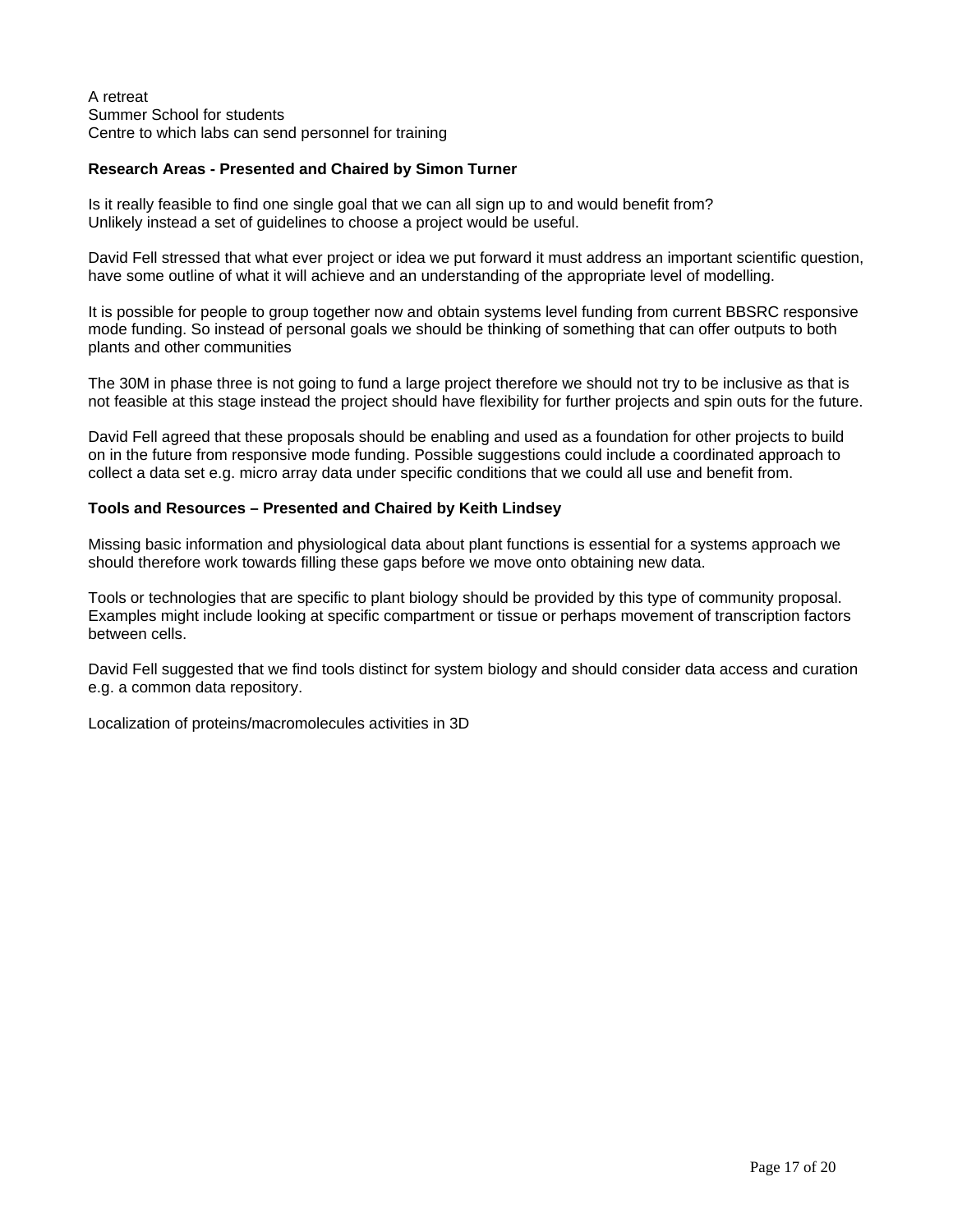Appendix 6 - Workshop report from BBSRC workshop "Succeeding in Plant Systems Biology", Edinburgh, 25-26 July 2005. (online only).

Reference 7 - World Techology Evaluation Center (WTEC) report on International Systems Biology, 2005, available online at <http://www.wtec.org/sysbio/report/SystemsBiology.pdf>

Appendix 8

Summary of discussion on single cell technologies at Garnet meeting Sept 2005

Present: J Jones, S Turner, K Lindsey, A Millar, P Gilmartin, J Doonan, C Turnbull, A Hall, Raju Datla, J Milner

The following points emerged.

Systems biology in yeast and other organisms is greatly simplified if only one cell type can be analyzed. However, even in yeast cultures, there can be considerable heterogeneity between cells in a culture.

In mammalian cells, when one cell type is analyzed, a gradual increase of an mRNA can be detected in response to an elicitor, but even this can be misleading, because when responses are monitored in individual cells, a wave-like response is detected, which is lost by lack of synchrony when responses of many cells are pooled.

Laser capture microdissection is difficult to apply to a single cell type because of yield and because of the need for fixation (unless cryosectioning can be used). However it can be applied to tissues (meristems, or specific regions of an embryo).

Solutions can be envisaged for cell types in the leaf and other tissues for transcription profiling; however, solutions do not currently exist for cell-type specific proteomics and metabolomics.

Enhancing detection sensitivity with new fluorescent dyes or tags to proteins of interest would be useful to follow their abundance and location in single cells over a time course.

The BBSRC seeks to encourage plant science into a more quantitative and "systems" level of analysis. This is a good aspiration; we all need to place our work on specific problems in the context of the biology of the whole organism.

However, for this aspiration to be realistic, we need considerable technology development. The Institute for Systems Biology in Seattle deploys much of its resources on technology. Garnet strongly encourages BBSRC to include support for technology development in its funding for systems biology in plants. Among possible targets for such technology development, establishing systems for monitoring the properties of and changes in single cell types is important.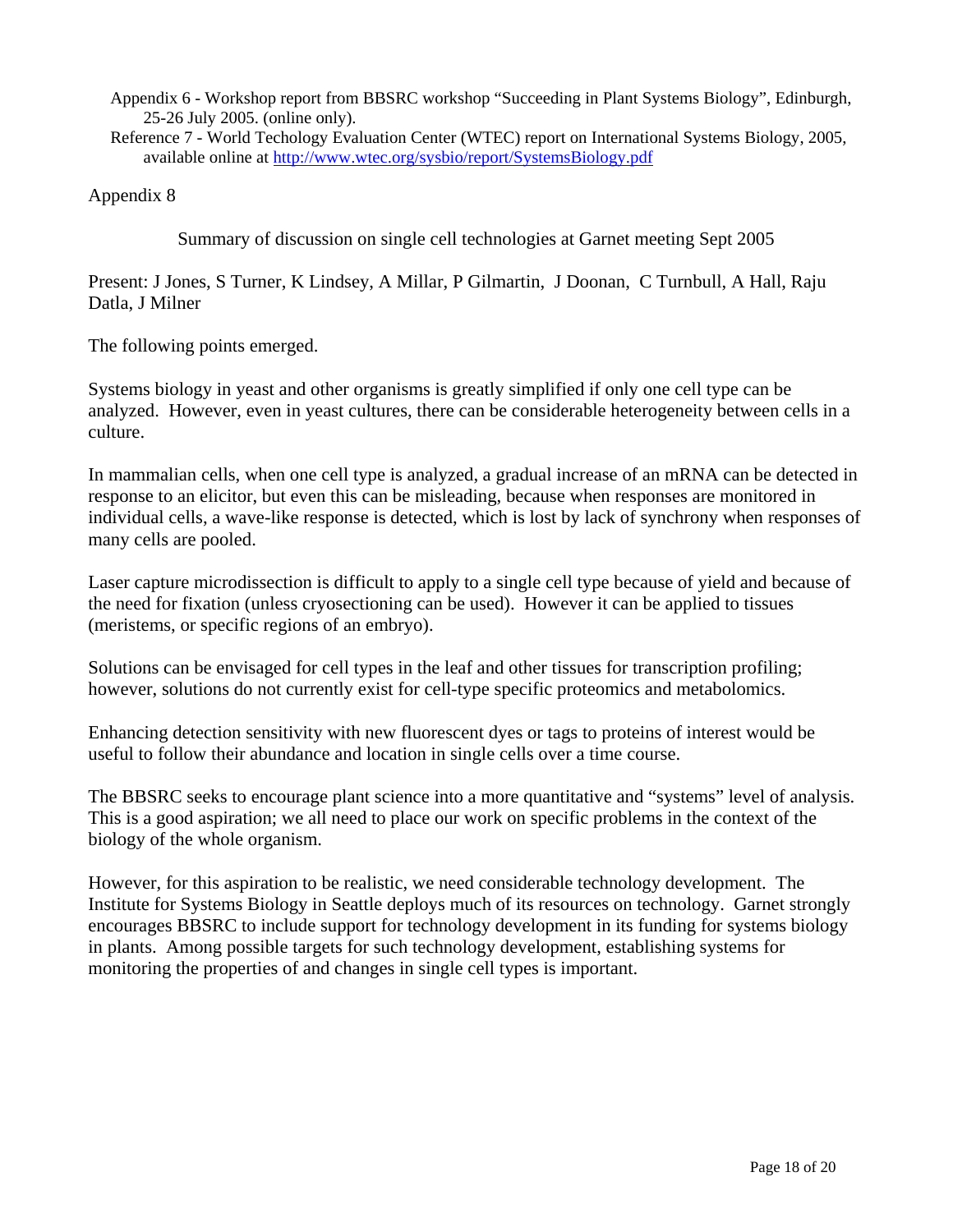Pg 3

# Systems biology meets Arabidopsis

Systems biology has a grand vision – understanding all the components of a biological system and their interactions, across all relevant levels of organisation. In the plant context, the vision might translate into a whole-plant computer model that accounts for seed-to-seed development and environmental responses, starting from the scale of macromolecular and metabolic processes. GARNet's Advisory Committee is currently considering how this could best be approached in UK Arabidopsis research. BBSRC's strategy panel on Integrative and Systems Biology asked GARNet to produce a report that incorporates the community's views on this area for June 2006, with an interim report in January 2006. This article sets our questions (below) in context.

#### So what is Systems Biology?

The ISB panel has avoided an exclusive definition of Systems Biology, preferring to list the characteristics of a systems approach and noting that the balance among these will vary among projects: ·An integrative approach to the subject

·Large experimental data sets (we would add, of high quality) ·Predictive capability based on modelling

·A mix of inputs not only from across biology but also from the chemical, physical, engineering, mathematical and/or computational sciences.

The result is an iterative interaction between experiments and modelling. Informatics infrastructure underpins the approach as much as experimental methods. Scalability is a major advantage. Mathematical models make it possible to analyse and understand much larger data sets than the simple, logical models that are implicit in all scientific reasoning. Modelling from preliminary data is an excellent way to inform experimental design, to ensure that later experiments provide data that are suitable to test and extend the models.



These guidelines are broad enough to cover everything from data-led ("omics") projects that generate new hypotheses, to hypothesis-led projects that quantify and test current understanding. For example, the inference of preliminary network models from high-throughput data (not only transcriptomics – see Sachs et al. 2005) can be data-led, while the development of segmentation models for Drosophila was more hypothesis-led (von Dassow et al. 2000). In plant biology, examples would include Birnbaum et al. 2003 or Hirai et al. 2004, compared to Jonsson et al. 2005 or Locke et al, 2005, with Rolland-Lagan et al. 2003 between them. There is no dichotomy between these approaches: large data sets contribute to testing existing hypotheses and generate future hypothesis-led projects, perhaps on a broader scale than before.

#### Systems Biology in Arabidopsis

Systems biology in any multicellular organism can face additional problems, for example the need to acquire data from specific cells or cell types. Arabidopsis will be harder to work with than yeast for many approaches, and including other plant species risks diluting the effort. Relatively few theoreticians are working on plant science questions and we have few models to start from. On the other hand, the limited cell movement and cell shape changes make development in Arabidopsis easier to model than in many animals.

The Arabidopsis community has great strength to offer but our 200+ laboratories are dispersed around the UK. Systems biology has worked best when there is a close and continuous interaction between researchers with different backgrounds. BBSRC has funded three Centres for Integrative and Systems Biology (CISBs, in Newcastle, Imperial College and Manchester) to establish this type of joint research environment. Further institutions are now shortlisted for up to another three CISB awards, to be announced in early 2006. GARNet's report will provide input to "Phase 3" of systems biology funding (ca. £30M): this will not fund CISBs but might include coordinated activity across multiple locations.

#### Our questions to you

In addition to comments on the above, we are seeking input on these questions. Earlier versions have been circulated by email: 1. What concrete steps would most facilitate systems biology approaches in the UK Arabidopsis community? Examples might include: a national 4-year PhD programme with shared training and computing support; 'study group' events that allow plant scientists to present their research questions to theoreticians for preliminary analysis; a set of demonstrator projects that show what can be accomplished by the systems approach in plants; a 'virtual centre' that links interdisciplinary teams at different sites working on complementary topics.

2. Agreeing a single research goal might have significant advantages. What would be a suitable goal for a coordinated, national project? Examples might include: systems biology of the leaf, of the guard cell, of the auxin signalling pathway. For comparison, the systems biology centre in Cambridge proposes to have 100 researchers focussing on the Notch and wnt signalling pathways in Drosophila.

3. One aim of a large-scale systems biology project could be to collect a particular data set or to provide a particular resource in support of a national project, in addition to gathering researchers with the relevant expertise. Which data sets or resources would convince you to work in a new area, or which could you contribute to providing? Examples might include: a protein-protein interaction map, completion of the metabolic map, imaging of protein localisation throughout development, integrating biological databases, informatics that automates the link between data and models.

4. Which international or industrial partners would you be most interested to work with, and do you already have links to them in systems biology ?

Please respond either to [ruth@arabidopsis.info,](mailto:ruth@arabidopsis.info) to one of the committee members, or in person at one of the town meetings.

#### Town Meeting Dates

1. 27th January 14:30-16:30 at The Linnean Society London, after the New Phytologist 'Networks in Plant Biology' meeting. To register for this meeting see <http://www.newphytologist.org/networks/default.htm>

5th April at the SEB Canterbury Meeting [http://www.sebiology.org.uk/](http://www.sebiology.org.uk)

#### References

- 1. von Dassow et al. (2000). Nature 406, 188-192.
- 2. Sachs et al. (2005). Science 308, 523-529.
- 3. Birnbaum, K. et al. (2003). Science 302, 1956-1960.
- 4. Hirai, M.Y. et al. (2004). Proc Natl Acad Sci U S A 101, 10205-10210.
- 5. Jonsson, H.et al. (2005). Bioinformatics 21 Suppl 1, i232-i240.
- 6. Locke, J.C.et al . (2005). Mol Sys Biol 1. doi: 10.1038/msb4100018. 7. Rolland-Lagan et al. (2003). Nature 422, 161-163.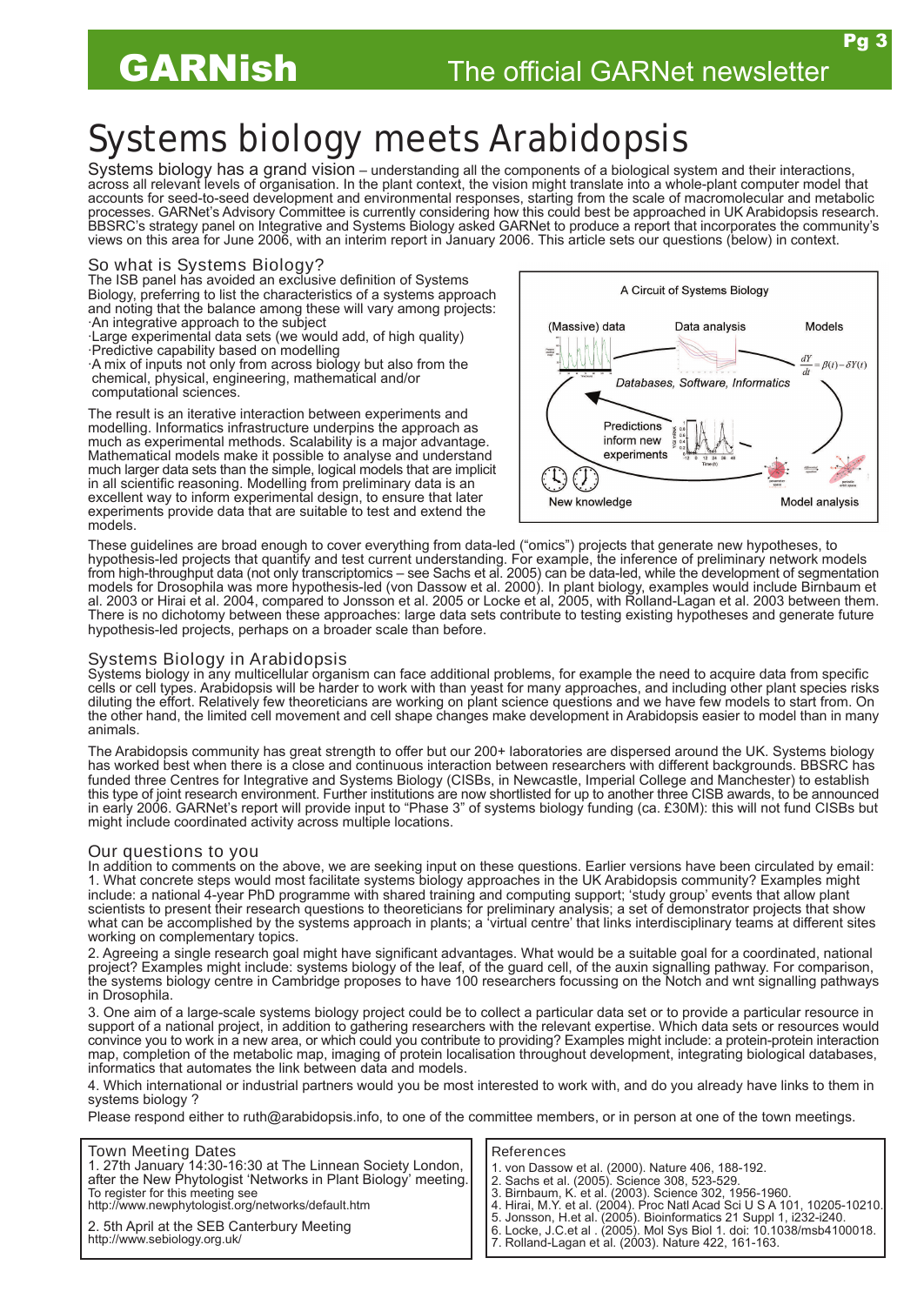# The Future of UK Plant Systems Biology

Community Forum

# GARNet Genomic Arabidopsis Resource Network

# John Innes Centre

March 20th 2006



http://garnet.arabidopsis.org.uk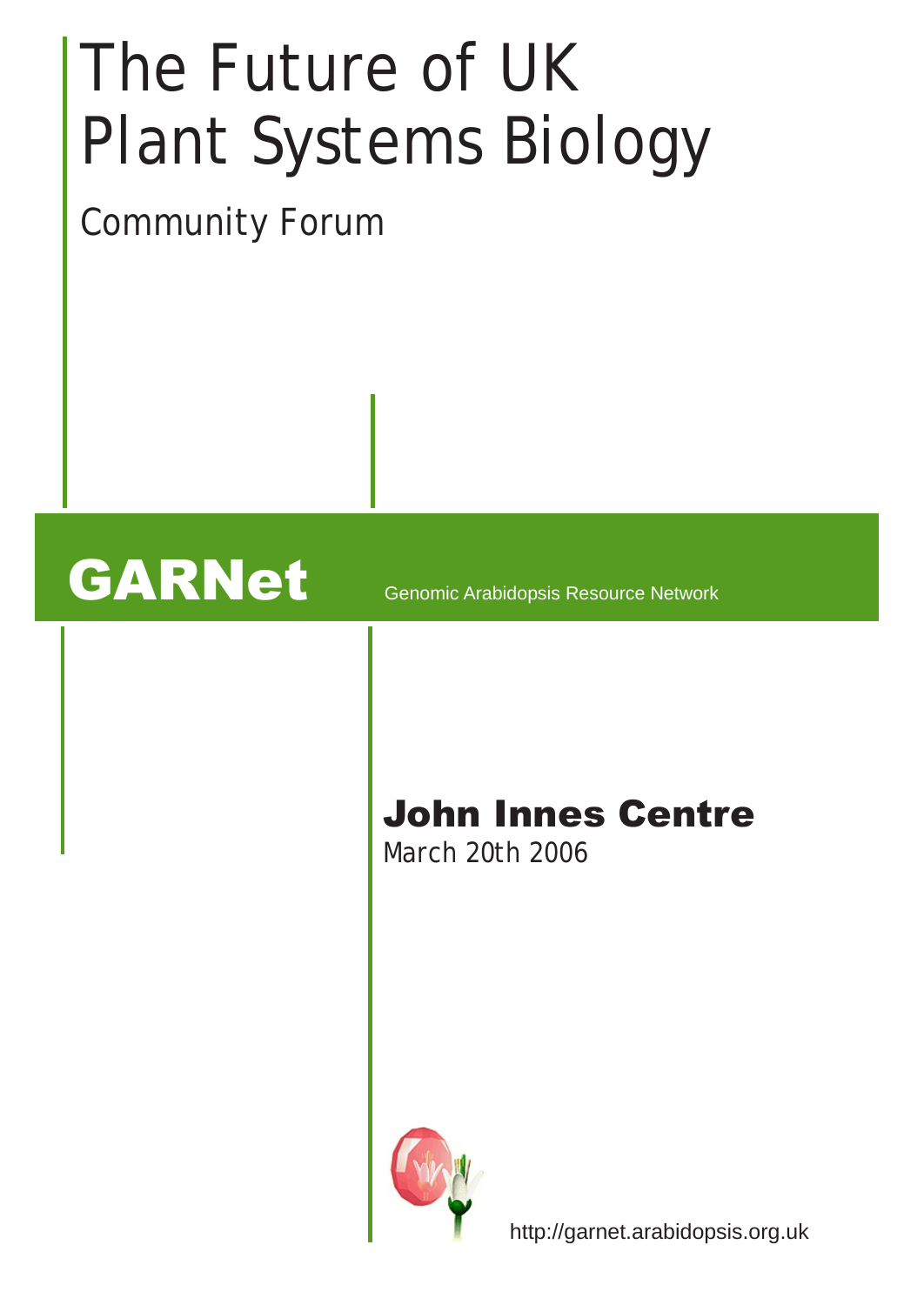# **Background**

Systems biology has a grand vision – understanding all the components of a biological system and their interactions, across all relevant levels of organisation.

A laudable aim but how do we achieve this goal?

To date the EPSRC and BBSRC have funded three Centres for Integrative Systems Biology (CISB) in Newcastle, Imperial College and Manchester and will fund another three from the second round of the initiative this year. These centres are intended to concentrate all the expertise and facilities required for systems biology in a single location, even a single building.

[http://www.bbsrc.ac.uk/science/initiatives/cisb\\_phase2.html](http://www.bbsrc.ac.uk/science/initiatives/cisb_phase2.html)

But is this a successful way to approach to system biology in a widely distributed community such as plant research, which has over 350 laboratories spread across the UK? In addition to this approach would it possible for groups of plant laboratories in the UK to coordinate their work, in order to tackle large-scale projects? Or can we set up a distributed centre for plant systems biology?

These are the types of questions posed to GARNet by BBSRC's panel on Integrative Systems Biology (ISB) which has asked GARNet to produce a report on how systems biology can best be approached in UK Arabidopsis research. This report must incorporate the communities view and be with the BBSRC by June 2006.

No specific objectives were set by the ISB panel for this report though the following were provided as potential areas for discussion:-

- 1. What might be the realistic research objectives of a UK Arabidopsis systems biology programme over the next 5/10 years?
- 2. What capabilities does the community currently have, what additional capabilities (skills, equipment, tools etc) need to be developed, and how should this be done?
- 3. What benefits might be expected from this?
- 4. What potential is there for international engagement?

# **So what is Systems Biology?**

The ISB panel has avoided an exclusive definition of Systems Biology, preferring to list the characteristics of a systems approach and noting that the balance among these will vary among projects:

- An integrative approach to the subject

- Large experimental data sets (we would add, of high quality). - Predictive capability based o n modelling

- A mix of inputs not only from across biology but also from the chemical, physical, engineering, mathematical and/or computational sciences.



The result is an iterative interaction between experiments and modelling.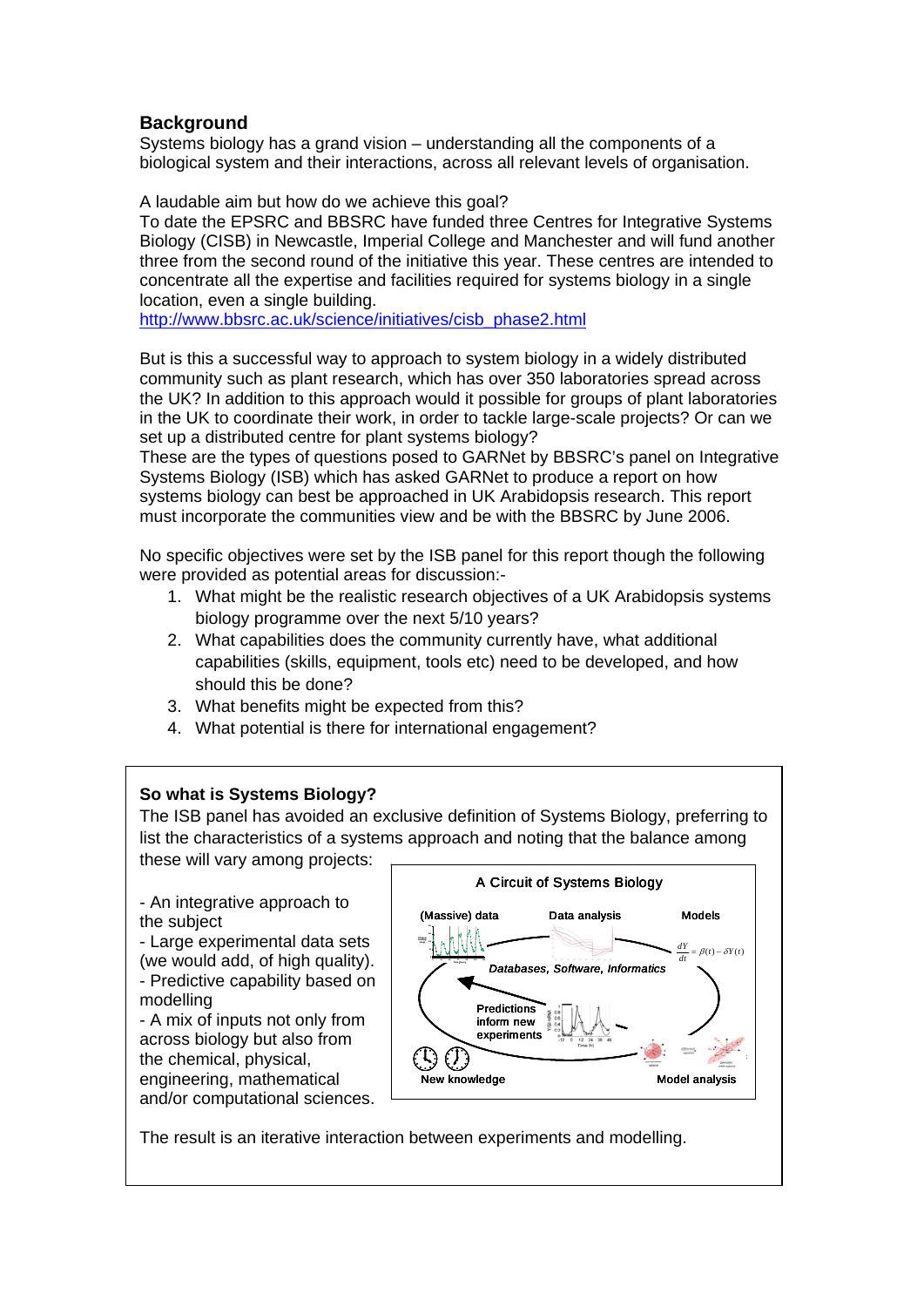#### **The story so far**

#### A) Edinburgh Workshop

To kick start discussions in this area the BBSRC and GARNet held a workshop entitled 'Succeeding in Plant Systems Biology' in Edinburgh in July 2005. The workshop aimed to investigate systems biology approaches to plant science and consider the advantages and problems in applying such approaches to research. A full report of this meeting is available on line

[http://www.bbsrc.ac.uk/about/gov/panels/isb/docs/PSB\\_workshop\\_report\\_sept05.htm](http://www.bbsrc.ac.uk/about/gov/panels/isb/docs/PSB_workshop_report_sept05.html) [l](http://www.bbsrc.ac.uk/about/gov/panels/isb/docs/PSB_workshop_report_sept05.html)

Delegates attending the workshop were asked to consider the current challenges and barriers to applying systems biology to research by addressing four main questions. A summary of these discussions are provided in Appendix A.

#### B) Interim Report

During the autumn of 2005 the GARNet committee deliberated over the issues raised by the Edinburgh workshop and carried out consultations with international researchers to generate an interim report on UK plant systems biology (submitted to the ISB panel in January). A full copy of the report is provided in Appendix B

The GARNet committee discussions for this report were wide ranging, covering a variety of topics including;

Can systems biology be carried out in a multicellular organism?

Is a collegiate effort possible in the context of the diverse research objectives and priorities of individual scientists and their institutions?

Should a community driven project focus on a single biological research goal or just provide the necessary new theory, data analysis and modeling tools?

What type of training is required to promote closer collaboration of biologists with theoreticians and modellers?

How will data quality, capture, storage and distribution be assured in a multi site project?

How do we attract the appropriate theoreticians to work in plant science?

Potential solutions to some of these questions are provided in the report whilst others required further community input.

#### C) Town Hall Meetings

To canvass community opinion on the interim report and the questions it raises GARNet has and will be holding town hall meetings during 2006. The first of these meetings was in conjunction with the New Phytologist conference 'Networks in Plant Biology' 26<sup>th</sup>-27<sup>th</sup> January in London. <http://www.newphytologist.org/networks/>

Those attending the meeting were asked to read the interim report and consider the following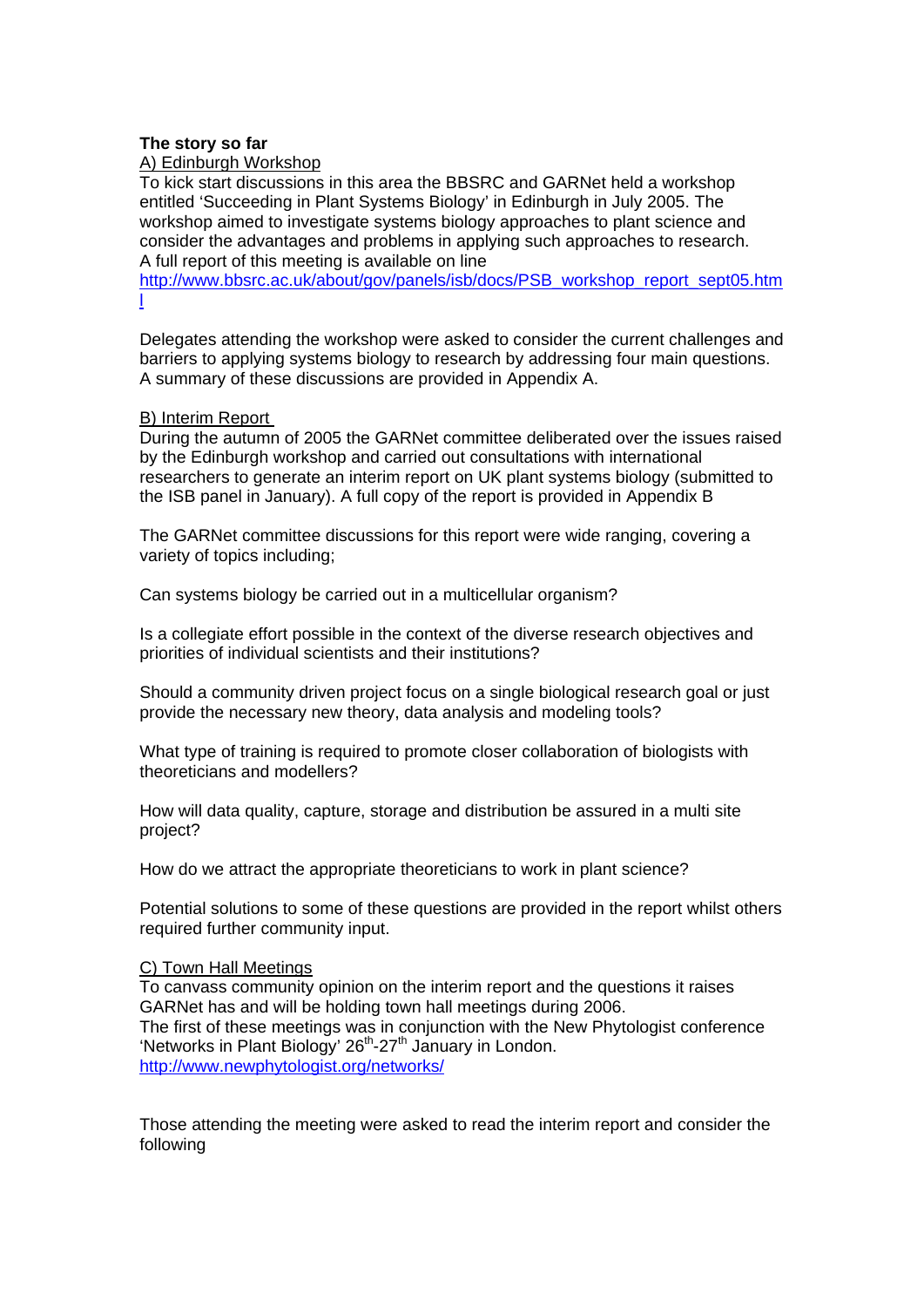- 1. What concrete steps would most facilitate systems biology approaches in the UK Arabidopsis community? Examples include: a national 4-year PhD programme with central facilities; 'study group' events that allow plant scientists to present their research questions to theoreticians for preliminary analysis; a set of demonstrator projects that show what can be accomplished by the systems approach in plants; a networked research activity focussing on a longer-term goal; tools and resources for the acquisition of large-scale data sets.
- 2. Agreeing a single research goal might have significant advantages. What would be a suitable goal for a coordinated, national project? Examples might include: systems biology of the leaf, of the guard cell, of the auxin signalling pathway. For comparison, the systems biology centre in Cambridge proposes to have 100 researchers focussing on the *Notch* and *wnt* signalling pathways in Drosophila.
- 3. One aim of a large-scale systems biology project could be to collect a particular data set or to provide a particular resource in support of a national project, in addition to gathering researchers with the relevant expertise. Which data sets or resources would convince you to work in a new area, or which could you contribute to providing? Examples might include: a protein-protein interaction map, completion of the metabolic map, imaging of protein localisation throughout development, integrating biological databases, informatics that automates the link between data and models.

There was a lively debate over the report and those attending the meeting agreed that:-

- 1. Training was an essential part of a community led effort in systems biology. However, it is not part of BBSRC remit to allocate initiative funds for studentships (a policy that the audience were critical of).
- 2. A single goal which all the community could sign up to was not agreed upon. Instead there were suggestions that all proposals in this area should be enabling and used as a foundation for other projects to build on in the future from responsive mode funding.
- 3. Delegates requested a generic level of systems biology support in a similar manner to the support and advice GARNet previously provided for genomic technologies. Examples provided by the floor to achieve this included; an annual retreat for life and theoretical scientists, a summer school for students and a centre to which labs could send personnel for training.

The next town hall meeting open to the whole community will take place during the SEB Canterbury Meeting on the 5<sup>th</sup> April 2006.

Norwich is a site for cutting-edge plant science research, and since two Garnet committee members are located here (Jonathan Jones and Nick Harberd), we have decided to implement a "town meeting" at JIC to enable questions and answers with, and feedback from, JIC, UEA and IFR scientists.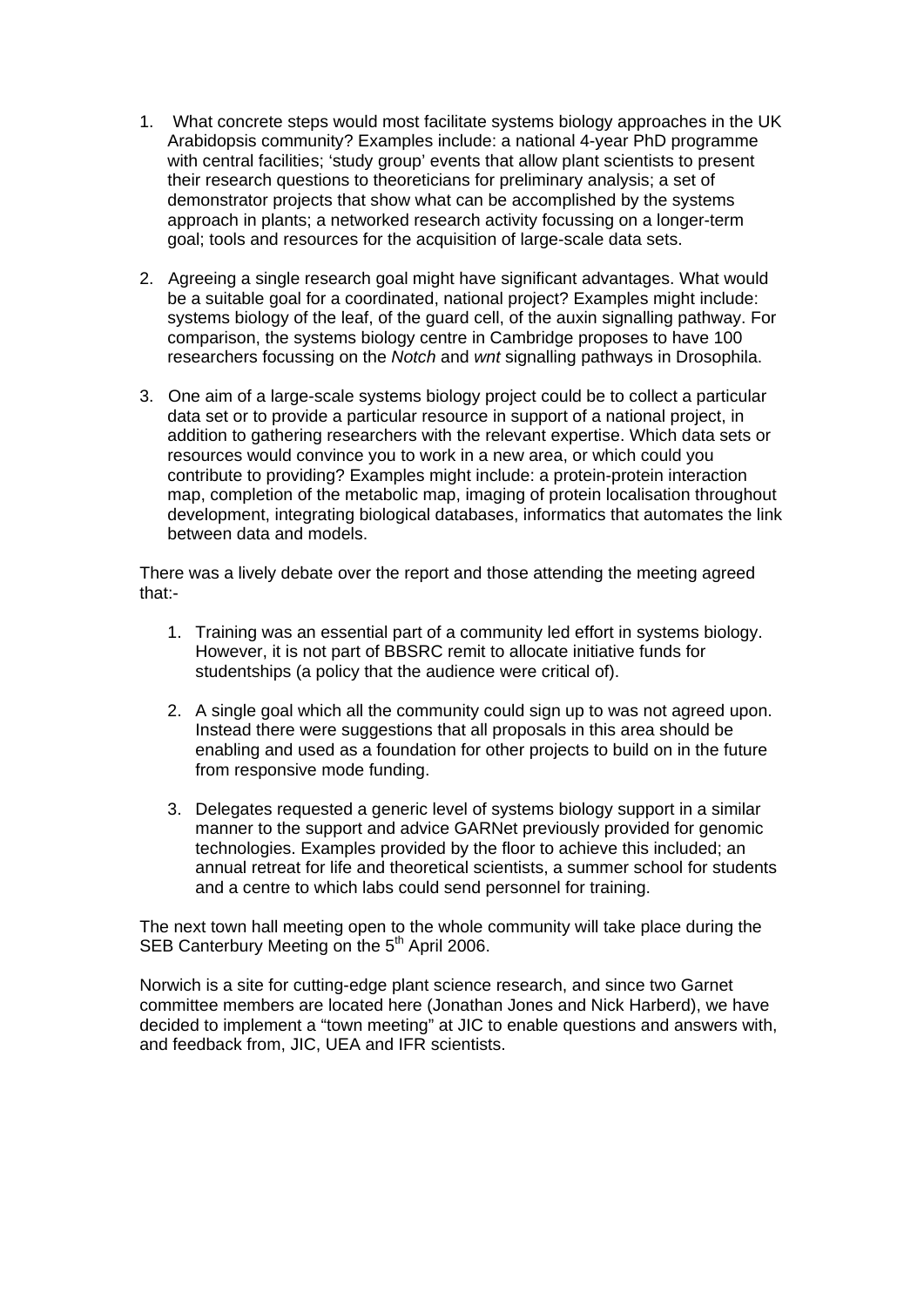## **Appendix A** Edinburgh Workshop - Discussion Summary

Q1 What advantages might systems biology offer to plant sciences?

Formal representation as a 'system' allows:

- Better comparison between organisms
- Integration of disciplines
- Scalability from pathways and subsystems to landscapes
- Common structures for data collection, analysis and design
- Mathematical abstraction with predictive power
- Development of new tools

Q2 What areas of the plant sciences might be particularly amenable to such approaches?

All areas were seen as amenable to a systems approach from single cells to ecology, and even the landscape examples included; environmental responses, the leaf as a system, plant pathogen interactions

Q3 What are the current technical and other barriers in applying systems biology approaches to plant research?

- Lack of multidisciplinary training (MSc, PhD)
- Poor communication with other disciplines, need to develop common languages.
- Lack of "best practice" for data handling
- Spatial heterogeneity (many cell types contribute to each data point)
- Lack of examples of good predictive models that have been demonstrated to work.
- Project Timescales are too short to develop interdisciplinary research.

Q4 What scientific expertise can the UK in particular offer in this context?

- Broad excellence in plant science, computational biology and informatics
- (not always well connected)
- Numerous resources
	- Germplasm collections in a range of species
	- **Large data sets e.g. Transcriptomic data sets (NASC)**
	- Genomic databases
	- **Metabolomics at Rothamsted and Aberystwyth**
	- Large *in silico* crop breeding databases,
- Wide range of species studied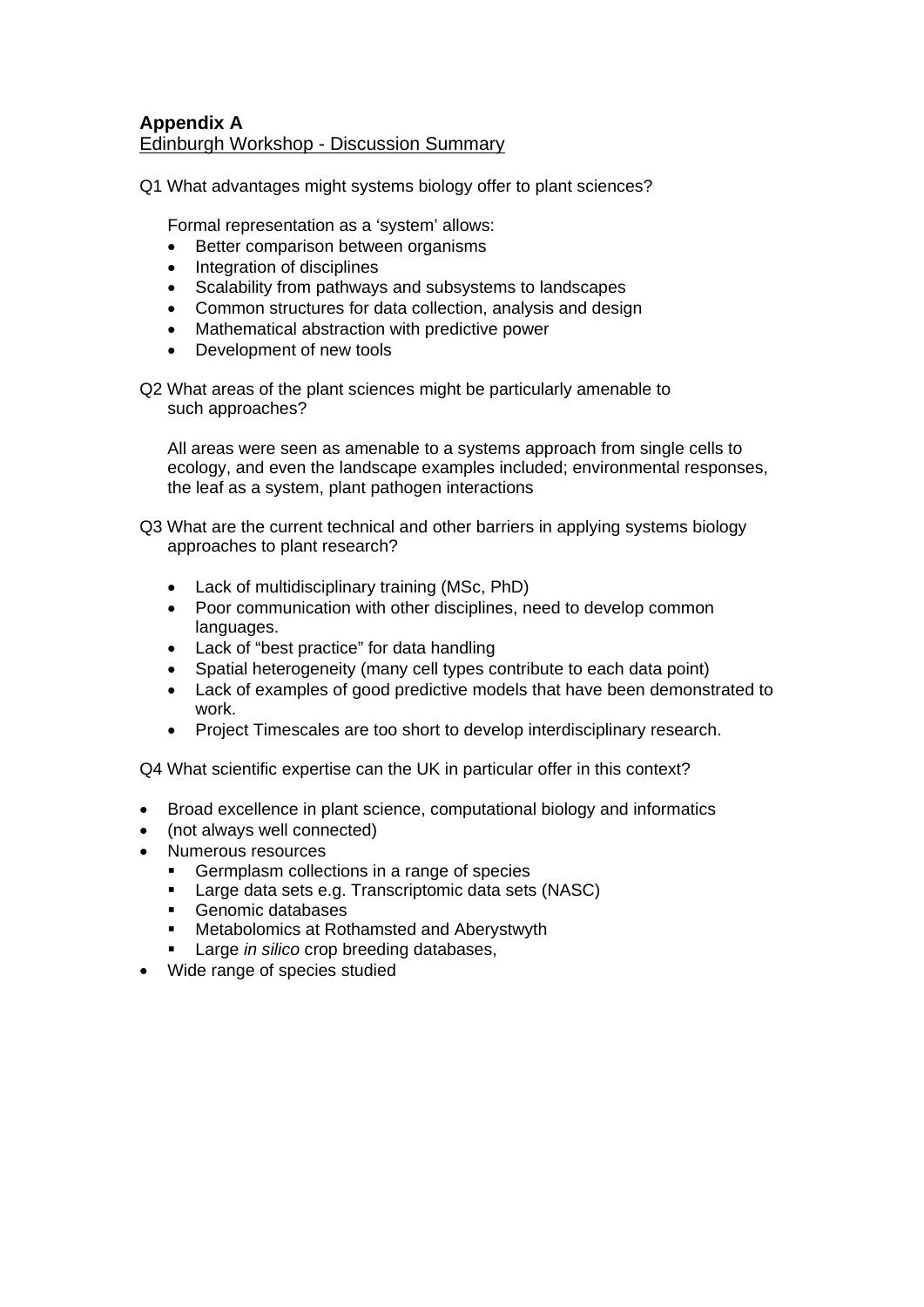# **Interim report of the GARNet Advisory Committee on Arabidopsis Systems Biology in the UK**

# *1. Key recommendations*

Biological research using *Arabidopsis thaliana* can profitably adopt systems approaches and is doing so in some areas. Arabidopsis researchers must build the capacity for systems analysis, if the UK's strength in Arabidopsis biology is to be reflected in systems models that, ultimately, will lead to a whole-plant model. Challenges include the acquisition of data from single cells or cell types (see 3B) and increasing theoretical research on Arabidopsis biology (see 3C). The committee's interim recommendations are to establish:

- A distributed, 4-year PhD training school in Arabidopsis systems biology, with central facilities (see 4A)
- Networking activities for Arabidopsis researchers with physical, computer and mathematical sciences (see 4B)
- Demonstration systems research projects on tractable subsystems (see 4C)
- Additional of tools and resources, contributing to the acquisition of large-scale data sets (see 4D, 4E)
- A networked research activity focussing on a longer-term goal, comprising 20-25 research groups (see 5)

The GARNet committee's consultation will continue in 2006, particularly on the longer-term goals in Arabidopsis systems biology (5A), on mechanisms to address these goals (5B) and on involvement with international institutions (5D).

# *2. Goals*

Systems biology in plants, as in other organisms, aims to understand all the components of a biological process, together with their interactions and emergent behaviour, at all relevant levels of biological organisation. This approach emphasizes an integrated understanding of biological systems. Modelling is central as a philosophy and as a tool to support data integration, simulation, analysis, prediction, knowledge delivery and the design of new experiments. One aim is to test the mutual compatibility of ideas derived from reductionist studies of individual components or small subsystems. Ultimately, systems biology will result in the development of a whole-plant model, a 'virtual Arabidopsis' or 'computable plant'. This will aim to account quantitatively for all stages of the Arabidopsis life cycle from seed to seed, together with variations in growth and cellular function due to environmental responses. One proposal sets a target date of 2017 for this goal [\(www.cmp.uea.ac.uk/ivis\)](http://www.cmp.uea.ac.uk/ivis).

The whole-plant model will probably integrate multiple, subsystem models that are appropriate to address different biological questions. The model will describe macroscopic functions from the level of intracellular processes at the scale of macromolecular complexes and metabolite pools. It will be based upon specific, observed biochemical and biophysical mechanisms and validated by experimental data at multiple levels. For some topics, the Arabidopsis model will be extended to larger scales, incorporating interactions in plant populations, or to smaller scales, extending to the atomic description of particular protein surfaces, for example. Crop modelling on the field scale, where a plant population develops under wellcharacterised conditions, may allow plant systems models to extend above the level of the individual more easily. Crossing scales from the macromolecular to the individual organism will, however, be a central activity of plant systems biology for the next decade or more.

# *3. Benefits and challenges*

# **3A. Benefits**

The UK Arabidopsis community is generally enthusiastic about the prospects for systems research and is realising the opportunities for systems insight across many areas of Arabidopsis biology. The benefits of generating predictive models are obvious to the community. A virtual Arabidopsis will be a significant and highly visible achievement in biology, with spinoff benefits across multiple fields of scientific research, in addition to direct applications in areas ranging from pharmacobotany to global climate change. Basing this activity on a plant, rather than another organism, has major advantages that arise from fundamental plant biology as well as from the current status and organisation of the Arabidopsis research community. Spatio-temporal models of growth and development will be significantly easier to develop at the cellular level for plants compared to animal species, because cell migration and changes in cell shape are very limited in plants. Whole-cell models of microbial species, which are currently in development, should greatly facilitate the modelling of intracellular processes in plant cells. The technical and logistical issues facing plant systems biology are also well recognised by the community. In sections 3B and 3C, we highlight specific issues and propose solutions in sections 4 and 5, below.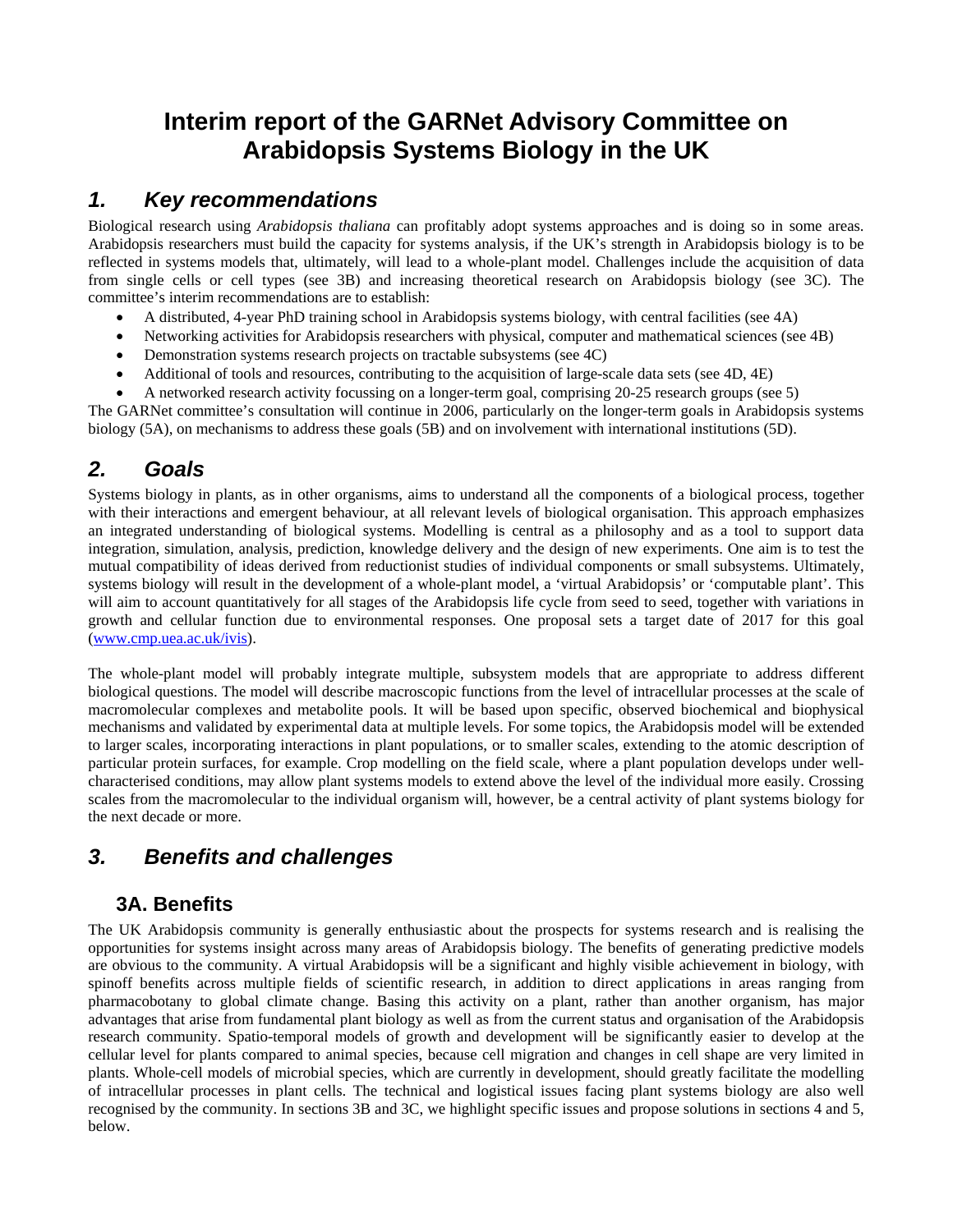# **3B. Technical challenges**

Experimental screening methods that are readily applicable to single cell systems will often require further technical development to return data on single cell types within a complex multicellular organism, such as Arabidopsis. A workshop at the 2005 GARNet meeting specifically considered this issue (see report by Prof. Jones, at [garnet.arabidopsis.info/garnet\\_meeting.htm](http://garnet.arabidopsis.info/garnet_meeting.htm)). Data from defined cell types will be important for many but not all projects. Data on whole seedlings remains relevant for subsystems that are similar in all cells or conversely for processes that are active in only one cell type, and more generally in generating preliminary models that average across heterogeneous cell types.

Cell purification and cell cultures. Certain plant cells can be physically separated at high purity and in high numbers, including pollen and stomatal guard cells, permitting a wide range of experimental methods. Cell culture systems can produce data amenable to modelling, for example time-course data following application of a low-molecular-weight compound. They have been used in transcriptional and proteomic profiling of cell division and senscence pathways, for example, and could be used to provide baseline data, such as a protein-protein interaction network, that contribute to network inference. However, plant cell suspension cultures are not analogous to animal cell cultures, because they do not obviously represent a cell type that is present in the plant: they typically fail to express secondary metabolic pathways, may be unable to differentiate, and are genetically and physiologically heterogeneous. Many biological questions cannot be addressed in plant cell cultures, so a major focus remains on the intact plant. Purified cell types may be an option for some of these studies.

Extraction from defined cell types. Techniques exist to allow RNA and, potentially, protein and metabolite profiling of single cell types, if not single cells. These include laser-capture microdissection, fluorescently tagging and purifying single cell-type protoplasts, the use of micropipettes to sample the cytoplasmic contents of single cells, or the extraction of mRNA from polyribosomes that carry a cell-type-specific protein tag. These have been used in plants for the analysis of highresolution transcriptional changes, exploiting linear amplification systems for RNA populations. While such amplification techniques are not applicable for protein and metabolite analysis, advances in dye technology and sensitive massspectrometry are allowing higher resolution identification of proteins and metabolites. There is clearly the potential to integrate transcriptome, proteome and metabolome data from defined plant cell types, particularly if there is continued technical development in this area.

# **3C. Logistical challenges**

Research in plant systems biology is currently carried out in relatively few biology laboratories in the UK, in diverse geographical locations. Systems for collaborative interaction and discussion will be required to share experiences and solutions among groups, in addition to systems for sharing diverse data. This will be essential to develop systems-level research in the UK Arabidopsis community.

Related to this is the requirement for mathematical and computational expertise in an accessible form for plant biologists. Not every institution will be able to provide the necessary theoretical/modelling expertise or indeed enthusiasm for problems in plant biology. At the project level, individual biologists must identify collaborators, who may be in other institutions. This is not necessarily a barrier to progress, as many already have collaborators at distant locations, but ready access is clearly advantageous. At the community level, a significant increase in the number of theoreticians working on questions in plant science will be required to achieve any large-scale goals in Arabidopsis systems biology. The BBSRC workshop in July 2005 identified this as a major issue for the field (see http://149.155.200.17/about/gov/panels/isb\_docs/PSB\_workshop\_report\_sept05.html).

# *4. Near-term objectives*

Projects that can and should be tackled now will contribute directly to the overarching goal of a whole-plant model: here we outline the near-term objectives that have particular importance. Training and networking activity (4A and 4B) must be as widely spread as possible and should result in the adoption of some systems methods in many Arabidopsis research projects. Methodological research (4D) clearly requires the participation of multiple disciplines; most research coordination required in this area will not be specific to plant research. The benefits from systems research projects will be significantly enhanced if they are coordinated: in section 5, we address longer-term goals, including a large-scale network for Arabidopsis systems biology. The requirement for theoretical expertise in plant systems biology must be addressed by multiple mechanisms to attract sufficient numbers of researchers into interdisciplinary Arabidopsis projects, both in the short and longer term.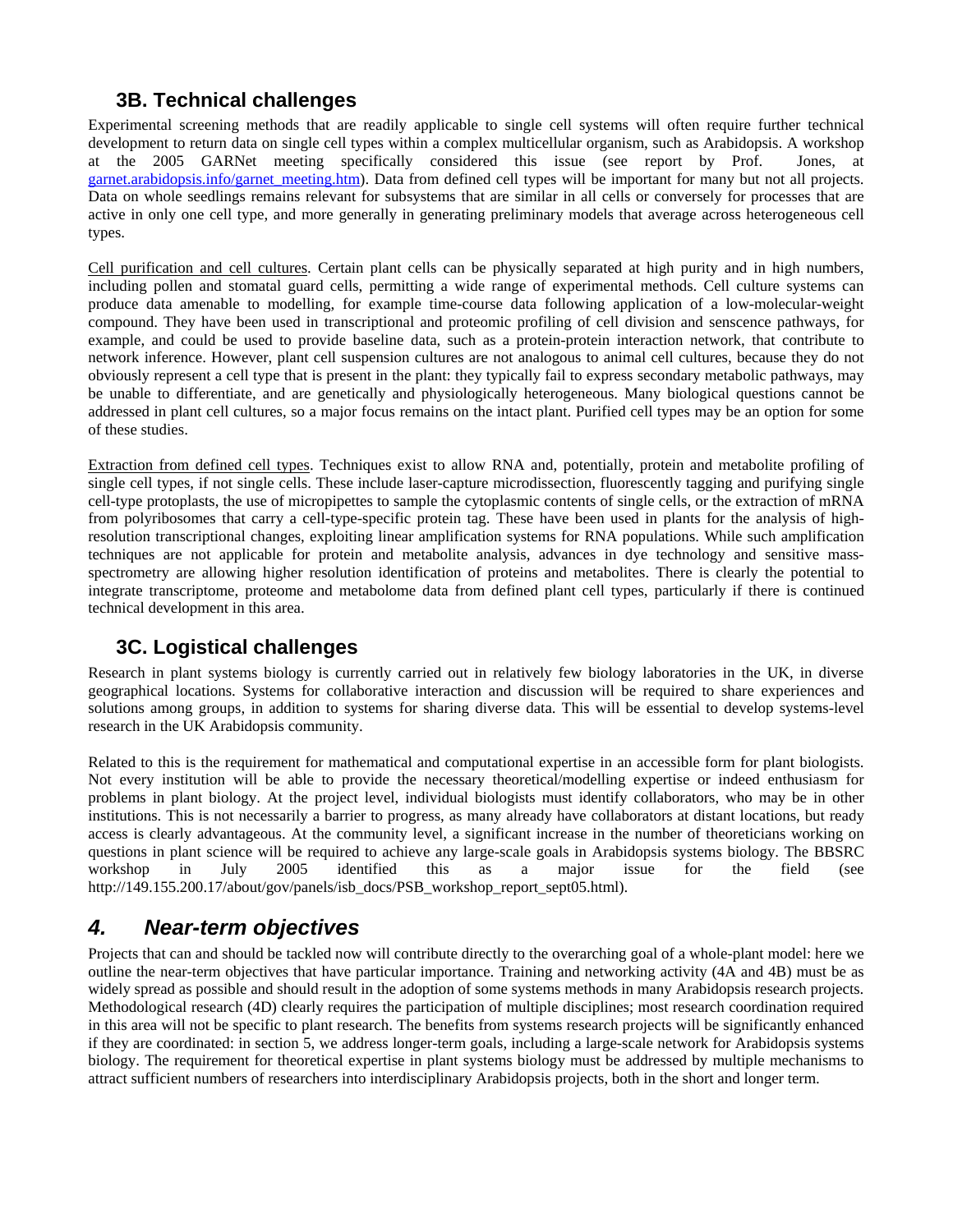# **4A. Interdisciplinary teaching, training and re-training.**

The GARNet Advisory committee recommends:

- i. A national, 4-year PhD training programme in Plant Systems Biology, along the lines of an EPSRC/BBSRC Doctoral Training Centre, to provide trained researchers. Students would be based across a distributed network of Arabidopsis biology laboratories, linking major centres of Arabidopsis research and several locations with less activity. Central investment in computing support and theoretical training, together with networking activities, would address the need for communication among Arabidopsis systems biology groups (see 3C) and provide added value.
- ii. Increased investment in discipline-hopping and sabbatical visiting awards (including international awards) should continue, to address the need for training and retraining at the postdoctoral and senior levels. These awards should be on flexible terms to allow for the wide range of disciplines required in systems biology.

# **4B. Networking with the physical, computer and mathematical sciences**

GARNet is pursuing two actions in this key area, to promote the traditional, distributed interaction among individual biology laboratories and their collaborators.

- i. Researchers in plant bioinformatics and crop modelling provide a pool of research expertise that is relevant to plant systems biology. There is relatively little networking in this community, so the national potential for input to systems biology is hard to judge. Prof. Howard Thomas and Dr. Helen Ougham (IGER) have agreed to organise a workshop to bring together researchers in this area before Easter 2006, to enhance awareness of current research and discuss future involvement in systems biology.
- ii. 'Study Groups' provide a week-long opportunity for mathematicians to tackle specific problems in an area of science, to give an informed view of the opportunities and approaches for further research. GARNet is working with Marcus Tindall (Oxford) to develop a proposal for a mathematics study group in Arabidopsis biology, along the lines of the Mathematics in Medicine Study Groups.

In the longer term, any coordinated funding for Arabidopsis systems biology should invest in central bioinformatics, programming and/or modelling support as a core activity (see 5B).

# **4C. Systems biology approaches to tractable subsystems in Arabidopsis**

Systems-oriented projects that can be tackled immediately will achieve several, related objectives in the context of plant systems biology, in addition to the immediate objectives of each project:

- to complete case studies that plant biologists can turn to as exemplars of the systems approach, demonstrating concrete benefits to plant science from systems biology
- to promote interdisciplinary collaborations (see 4B above)
- to accelerate model building and validation in Arabidopsis biology, which is currently minimal but will contribute directly to the whole-plant model
- to increase the scope of Arabidopsis research objectives progressively from a focus on a particular gene or pathway to a sub-system and ultimately full-system approach
- to increase the volume and diversity of data that can be routinely analysed, interpreted and modelled in Arabidopsis research groups

It is therefore doubly important that early efforts in this area are appropriately reviewed and that the evaluation committees include members with suitable expertise. Completing a small number of highly interdisciplinary research projects may be more beneficial for the take-up of systems research than a broader spread of more conventional activity, particularly given the increased funding and longer timescales required for systems research even on a sub-system. Awards greater than £1M should be anticipated.

There is scope for such projects across many areas of plant science and at this early stage it is undesirable to be selective based on subject area. It is desirable that the projects make best use of the current engagement of theoreticians and informaticians. This could be achieved by extending current modelling/bioinformatics projects into related biological areas, widening the group of Arabidopsis biologists that collaborate with each modelling/bioinformatics group. Coordination by GARNet might facilitate such a process.

# **4D. Technological development of Systems-level tools, both experimental and theoretical**

The tools required will be common to other model species and to conventional plant research. Particular goals might include methods to:

• obtain cell specific, or cell type-specific, biochemical data that are suitable for systems modelling (high quality, high time resolution, genome-scale)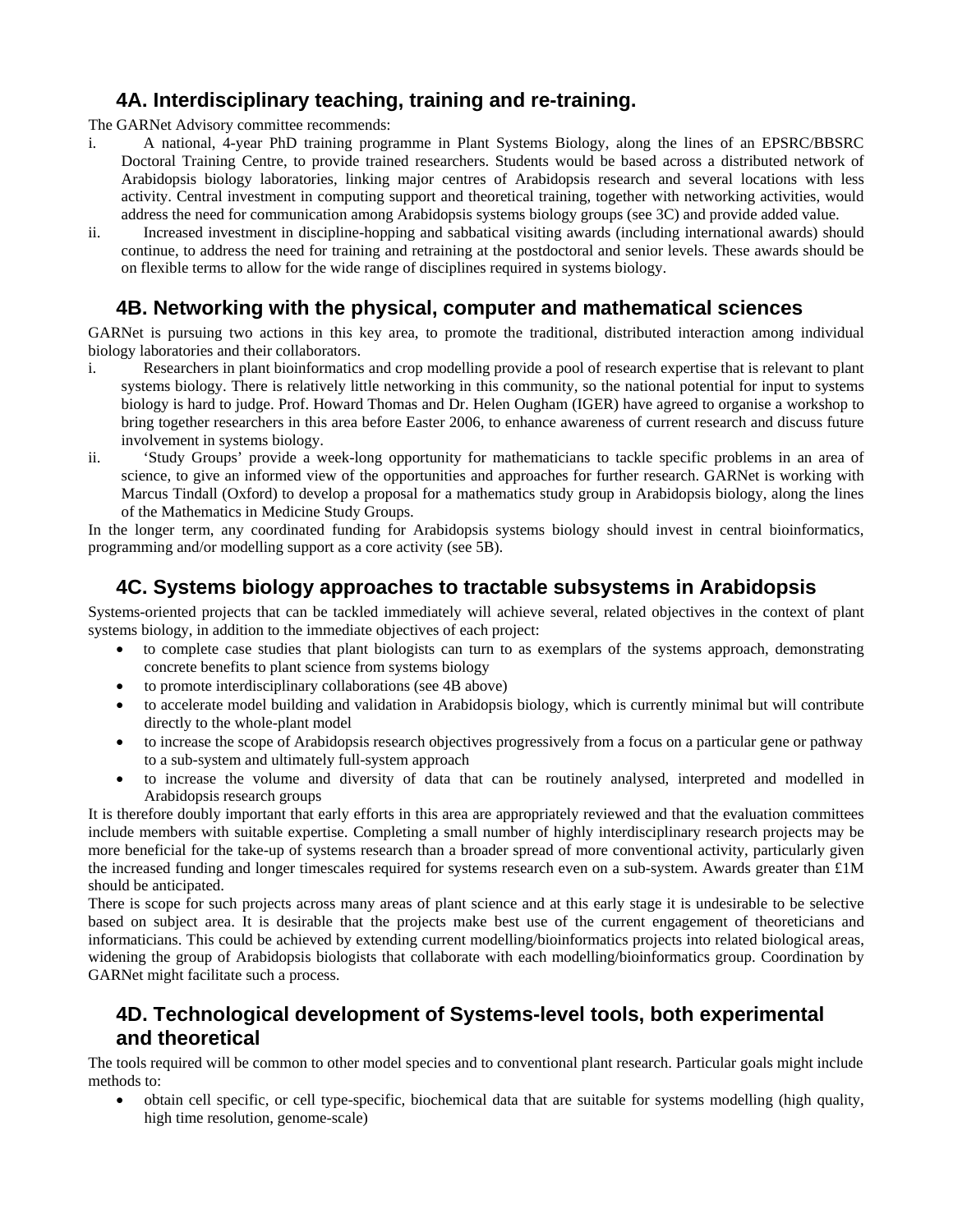- monitor multiple plant and plant cell functions *in vivo*
- allow dynamic manipulation of multiple biological components *in vivo*
- maintain the differentiation status of Arabidopsis cell cultures
- model Arabidopsis growth patterns at the cellular level (already underway)
- visualise experimental data in the context of plant architecture
- capture data from the experimental literature
- facilitate public access to quality-controlled experimental data of multiple types
- integrate multiple data types, both in individual research projects and in public databases
- infer network models from 'omics data
- convert static to dynamic models
- optimise experimental testing of models, exploiting the available tools and resources

Arabidopsis biologists must engage strongly with infrastructural and methodological development in other research communities, to make most rapid progress and to avoid duplication of resource development and provision. Structures that allow international and European coordination in Arabidopsis research should be harnessed for this purpose. Greater integration with resources developed in biomedical research will likely be beneficial, not limited to sequencing facilities.

# **4E. Baseline data sets underpinning Plant Systems biology**

This activity aims to provide the global data sets, the biological resources to produce the data and the network models from analysis of the data. Genome-wide analysis of DNA- and RNA-binding protein binding sites, proteome-wide protein interaction analysis, and development of plant-specific ontologies are already underway. Other data sets might include:

- Proteome-wide interaction analysis of key ligands
- Completion of a core metabolic map
- Description of all Arabidopsis cell types and their numbers in different organs
- Image timeseries of Arabidopsis development

The provision of such data could be coordinated internationally; the UK will be in a strong position to contribute to some elements. These data sets, together with data analysis tools and results (e.g. network maps) in public access knowledge bases, are the starting resources for systems biology research. Their importance for systems biology is analogous to the importance of populations of sequence-mapped insertion lines for Arabidopsis functional genomics. The Arabidopsis community, with BBSRC, has a good track record of balancing resource provision with hypothesis-led research. The GARNet committee recommends that the Integrative and Systems Biology Panel and the Tools and Resources Panel jointly establish ways to fund the new resource provision for Systems Biology.

# *5. Goals and organisation of Arabidopsis systems biology in the UK*

# **5A. Longer-term goals**

Setting a number of ambitious goals of lesser scope than the whole-plant model will be important if the international plant research community is to achieve a whole-plant model within a reasonable timeframe. The goal-oriented philosophy developed in such projects is some distance from current research practice in most parts of the community, but will produce concrete benefits to justify the necessary changes. For example, there will be growing benefits from the coordination and standardisation of experiment, data and model formats, maximizing the inter-lab comparability and thus the value of data and models from different groups. The visibility of larger-scale projects should facilitate interactions with other research communities (e.g. increase engagement by theoreticians), funding agencies, policy-makers and the public.

The UK Arabidopsis community could realistically undertake one or possibly two large-scale projects, each of which would be much larger than the subsystem projects (see 4C), involving many groups together with their interdisciplinary collaborators. There is widespread acceptance that a set of guidelines should be provided to select projects in plant systems biology that are consistent with an agreed goal. The nature, scope and particular benefits of such goals are the subject for ongoing consultation by GARNet. As described above, the characteristics of Arabidopsis development provides a major advantage over other multicellular models for spatial modelling, so a goal that exploits this advantage might be attractive. In other areas, Arabidopsis systems biology may be at least as tractable as other multicellular model species, for example in understanding environmental response networks. Further areas may be less tractable but have strong relevance to global geochemical processes and to end users, for example photosynthetic metabolism and yield measures.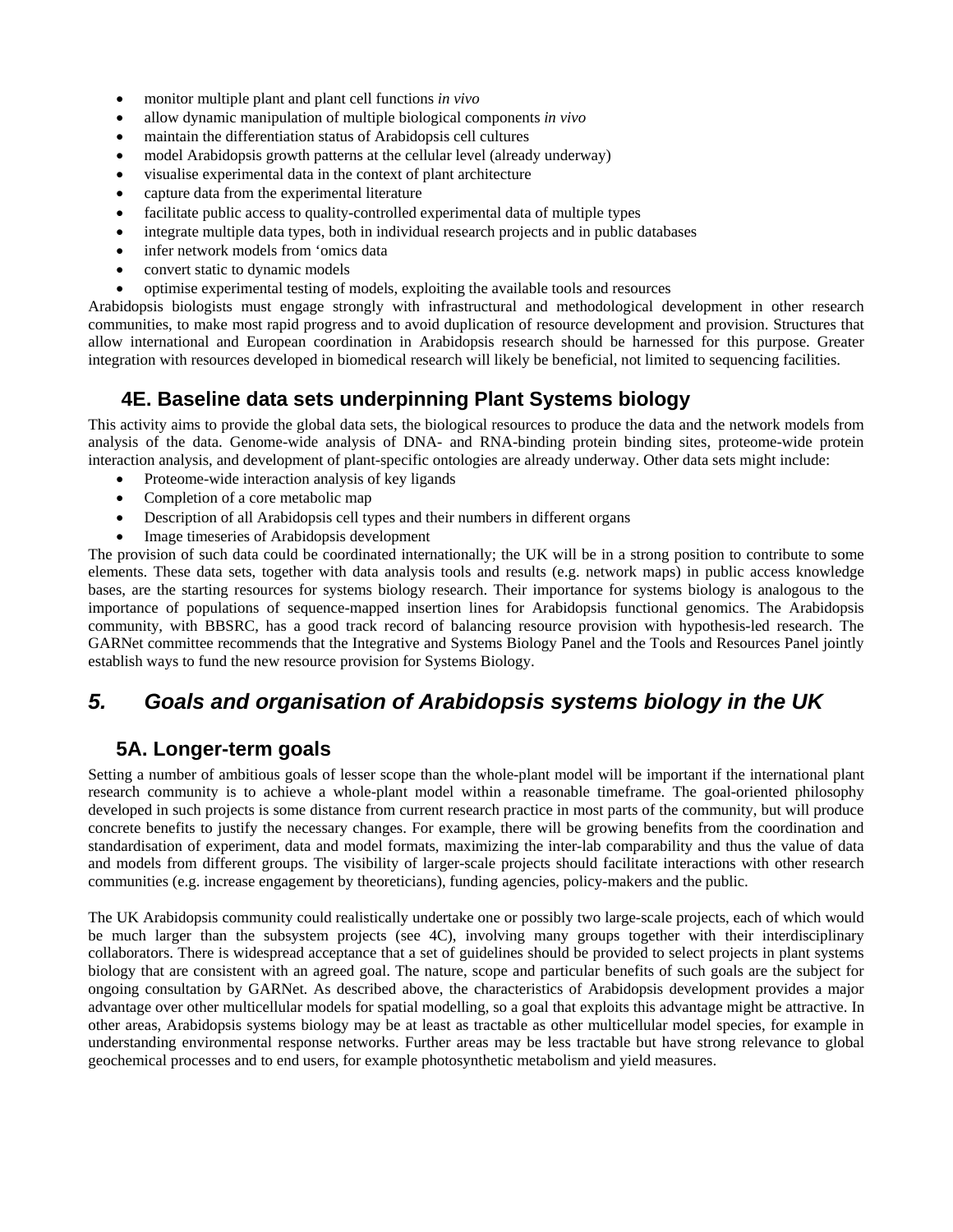The possibilities under discussion include different combinations of these factors, ranging from organ-scale goals, e.g. "The Leaf" (see box), through projects focussing on a single, experimentally tractable cell type, e.g. "The Guard Cell", to projects focussing on a single signalling pathway or subsystem, e.g. "The Photoperiod Response System". The balance between inclusiveness and research focus will be crucial. A strongly-focussed activity has great potential for synergy among groups but must also offer attractive research questions together with powerful resources and baseline data, in order for sufficient Arabidopsis researchers to align their current activity with the broader goal.

# **5B. Networked research activity to tackle a longer-term goal**

How would research teams be organised, in order to address one of the longer-term goals outlined in section 5A? Possible structures for a networked Arabidopsis systems biology were considered by the GARNet advisory committee. The logistical issues in coordinating research across groups even within the UK will be significant. However, experience of and mechanisms for national coordination will be a major advantage when international coordination is required on the whole-plant model. A single overarching network linking the current Arabidopsis biology community, with inputs from chemical, physical,

#### A sample project: Systems Biology of the Leaf

One way to encourage the community to work more coherently on a broad problem is to focus everyone's attention on a physical entity, such as the leaf.

 Many features of leaves commend themselves to the systems approach. The cell number of the Arabidopsis leaf has been defined (Pyke & Leech [1991] J Exp Bot 42:1407), and the proportion of mesophyll, epidermal and vascular tissue measured. The growth of leaves from primordia on the apical meristem is already a subject of mathematical modelling. Leaves also perform a wide range of important metabolic and signalling processes, studied by many Arabidopsis research groups in the UK. Leaves first import then export sugars over their life times. Leaves receive and export hormone signals. When challenged by pathogens and pests, attacked leaves export and systemic leaves receive signals such as oxylipins. Stomatal guard cells regulate the flow of CO2 into and water out of the leaf, under the control of various environmental signals. Differing light intensities will also affect aspects of leaf performance, and differentially at different times of day.

 Other levels of biological organization could be chosen; but the choice of an organ such as the leaf would force researchers to consider how the intracellular pathways they study play out in the context of whole tissues and organs, and whether different cell types are behaving in the same way. This choice would force integration in studies of physiology and development, and of intra- and inter- cellular signalling. A long-term UK project in this area would be a major contribution to any international effort to develop a whole-plant model.

engineering, mathematical and computational sciences, would be too diffuse (would lack focus) and would be too cumbersome to manage effectively. A more likely structure would comprise a network of collaborations with a shared core component. The majority of activity would be in (say) 4-5 interdisciplinary collaborations, each collaboration consisting of (say) 4-5 partners, with a mix of 'traditional' Arabidopsis biology labs and theoreticians, focussed on a particular biological problem. The problems selected should be sufficiently close to allow integration of the results and models to achieve a larger goal (see 5A) and would probably include one or more of the subsystems project areas (see 4C). The core component would provide project management and infrastructure that are shared by all the sub-groups, with infrastructure to support modelling and bioinformatics rather than experimental facilities. Interactions with the core and across collaborations, together with regular meetings of the entire network, would facilitate the exchange of modelling tools and experiences. The minimum level of funding required to make this an internationally competitive activity with minimal activity in the core is ~£5M over 5 years: this assumes that some of the subsystems funding has been allocated in the same research area. Increased core activity or generation of a large data set would increase this figure. The 5-year duration is also a minimum.

# **5C. Contribution of academic groups, NASC and the CISBs**

A networked research activity would comprise a wide variety of groups in universities and BBSRC-funded institutes, with some participation of other institutes, such as those funded by the Scottish Executive. It should make best use of the bioinformatics resources and materials at the European Arabidopsis Stock Centre (NASC), and those to be provided by the BBSRC Centres for Integrative and Systems Biology (CISBs). Outreach of the various CISB research programmes to plant science will be encouraged by greater activity in Arabidopsis systems biology, particularly if a CISB is funded in phase 2 to focus on research in an area of plant science. A plant-focussed CISB would complement and not preclude the successful operation of a networked activity in Arabidopsis systems biology.

# **5D. International context**

The extent to which interdisciplinary Arabidopsis research is termed systems biology varies with the working definition of systems biology in force locally. There is generally greatest enthusiasm where the research areas that are of most interest locally are also tractable for systems approaches. The GARNet committee will consult additional international sources in the months ahead. Locations in continental Europe that are strongly engaged in plant systems biology will be natural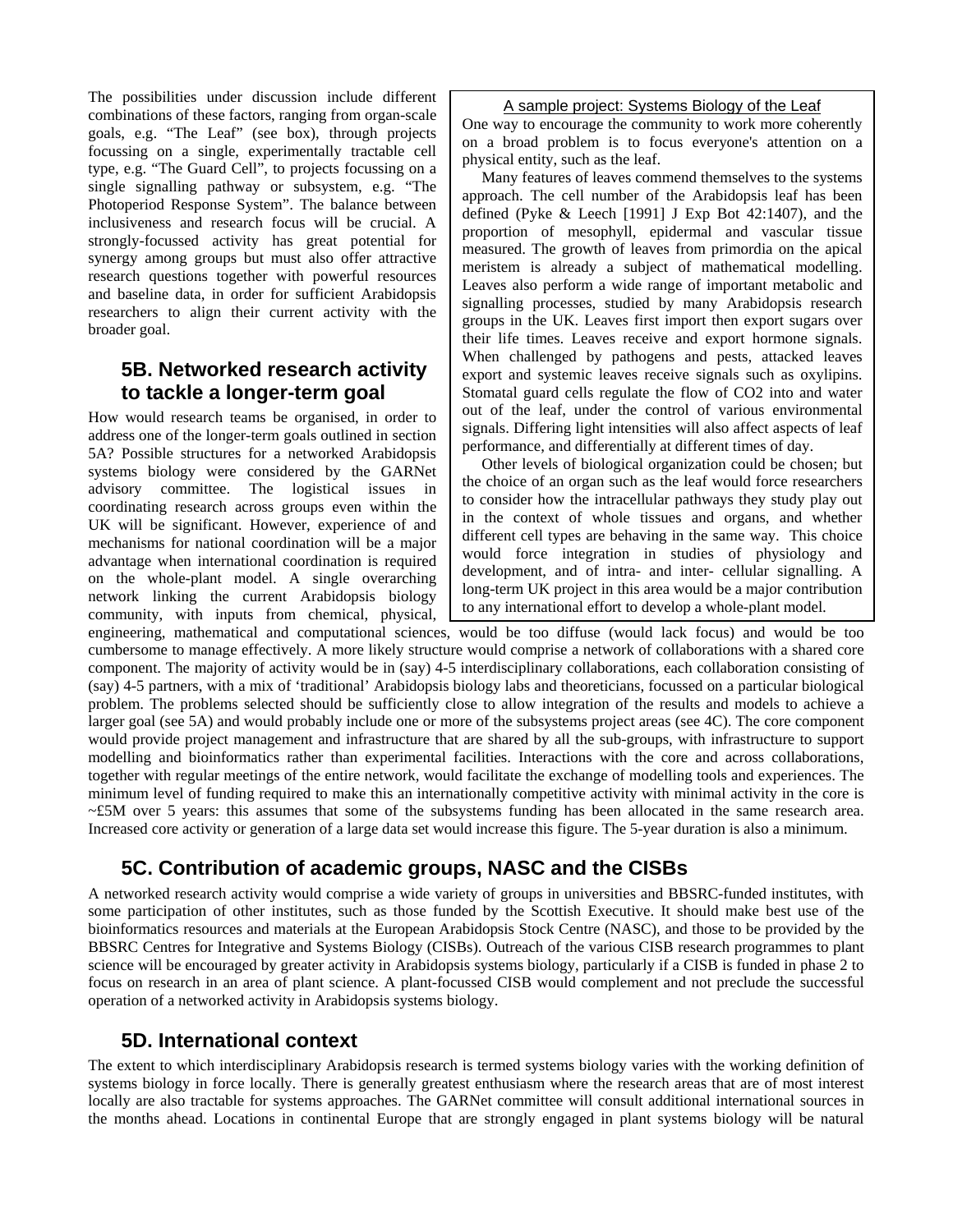partners for a large-scale activity in the UK. These include the Max Plank Institute of Molecular Plant Physiology in Golm, Germany, and the department of Plant Systems Biology in Ghent, Belgium. At least one integrated proposal (coordinated from Ghent) has recently been submitted to the EU under Framework Programme 6 to support large-scale, coordinated acquisition of systems data in Arabidopsis, with data analysis and limited modelling.

Activity in the US is significant, particularly through NSF funding. There is as yet no national coordination specific to plant systems biology, nor is there a consensus on the need for such coordination. The NSF 2010 programme on Arabidopsis functional genomics recently produced its mid-course report, recommending a focus on the provision of biological data and informatics resources (compare section 4E, above) and on understanding "exemplary networks" to facilitate the transition to systems biology. Several NSF FIBR grants of US\$2-3M have been awarded to interdisciplinary collaborations focussing on particular questions in plant systems biology (compare section 4C above), including projects on meristem architecture (led by Mjolsness, UC-Irvine and Meyerowitz, Caltech), on nitrogen and carbon signalling (Coruzzi, NYU) and on flowering time (Schmitt, Brown). A recent NSF workshop considered the establishment of an interdisciplinary 'Synthesis Centre' or 'Cyber-Infrastructure Centre' in plant science, to provide core support and technical development in informatics and modelling (compare 5B, above).

# *6. Potential risks and alternatives*

Implications of the adoption of systems approaches in plant research include:

- Selection of model species for systems research. At this early stage of plant systems biology, focussing on more than one model species risks losing the interaction between research areas that will be crucial in order to combine subsystems models within a reasonable timeframe. Achieving this synergy even within one model species requires collaboration across research areas that may never have previously occurred. The only model species that can realistically be supported is therefore Arabidopsis. Arabidopsis systems biology projects should clearly make their data, tools and resources available for systems-oriented research in other species (plant and non-plant).
- Conflict of research priorities between translational and fundamental research in Arabidopsis labs. The 'models to crops' agenda will have significant effects on the UK Arabidopsis community at the same time as the systems biology effort develops. Smaller academic labs may be unable to sustain activity at both interfaces. For larger groups and the community more generally, there is a risk of diluting research effort in both areas.

# *7. Conclusion*

Multiple initiatives will be necessary to develop Arabidopsis systems biology in the UK on the scale required to tackle the challenge of a whole-plant systems model. A distributed research activity, including a fraction of the 200+ Arabidopsis research groups in the UK together with their interdisciplinary collaborators, could establish a leading position in plant systems biology if it were suitably coordinated.

Acknowledgements: The committee is grateful to BBSRC for funding the Plant Systems Biology workshop held in Edinburgh, in July 2005, to many participants at the workshop, and to individuals who have contributed their time to this interim report, including: Steve Russell, Elliot Meyerowitz, Chris Somerville, Pierre Hilson, Mark Stitt, Stefan Hohmann, Igor Goryanin.

GARNet Advisory Committee (for interim report): Ian Furner (Chair), Philip Gilmartin, Julie Gray, Claire Grierson, Nick Harberd, Jonathan Jones, Marc Knight, Ottoline Leyser, Keith Lindsey, Andrew Millar (Co-ordinator), Simon Turner, Sophie Laurie (BBSRC contact). We are extremely grateful to the GARNet administrator, Dr. Ruth Bastow.